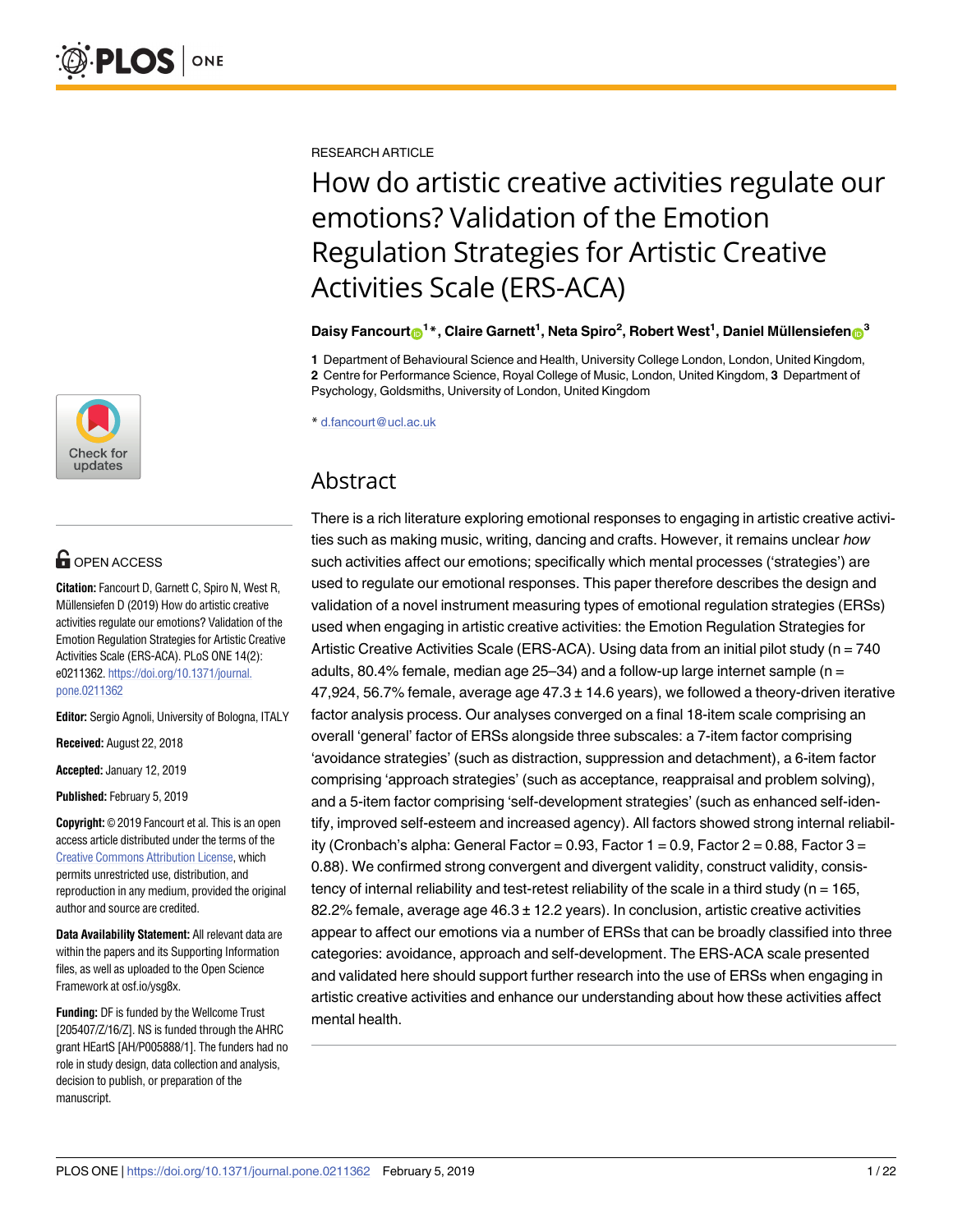<span id="page-1-0"></span>

**Competing interests:** The authors have declared that no competing interests exist.

## **Introduction**

There is a rich literature of studies showing affective benefits of engaging in artistic creative activities such as making music, writing, dancing and crafts. Artistic creative activities have been shown to modulate *emotions* (rapidly-changing reactions to events in the external or internal environment), influence our *moods* (more generalised, less intense states of feeling lasting longer periods), and affect our *mental health* [\[1–](#page-17-0)[4\]](#page-18-0). As a result, everyday artistic creative activities can impact simultaneously on immediate, mid-term and longer-term affective levels.

As emotional responses to artistic creative activities are the most immediate affective response, it is therefore important to understand *how* artistic creative activities lead to emotional engagement and processing. To facilitate this enquiry, Goethem and Sloboda proposed a four stage model [[5](#page-18-0)]. First, the 'goal' of engaging in a creative activity refers to what somebody hopes to achieve before they start engaging in the activity (e.g. wanting to calm feelings of anxiety). Secondly, the 'tactic' refers to the creative activity they choose to engage in to achieve this goal (e.g. painting for an hour). Thirdly, the 'strategy' refers to the type of mental process used to regulate the emotions (e.g. distracting the person from their anxiety). And finally, the 'mechanism' mediates the induction of emotions [[5](#page-18-0)] (e.g. the visual imagery conjured which occupies their thoughts). This process then leads to experiential, behavioural or physiological emotional responses to the creative activity [[6\]](#page-18-0).

To date, there has been significant interest in the 'mechanisms' (the fourth and final stage outlined above) by which certain artistic creative activities regulate our emotions. Much research on this subject has come from music psychology and has focused specifically on mechanisms such as visual imagery and rhythmic entrainment [\[7](#page-18-0)], and their neurological underpinnings [[8\]](#page-18-0). However, our understanding of the emotion regulation 'strategies' (ERSs) (the third stage outlined above) underlying these mechanisms remains much less understood. Being able to identify and quantitatively capture these ERSs would allow us to understand much better what categories of strategies are used when engaging in artistic creative activities and how such strategies are affected by demographic factors (such as age, gender or training in the activity) and internal factors (such as personality or mental health). It would also allow us to understand how artistic creative activities differ from one another and thereby support the design of interventions to enhance the regulation of emotions (in the short-term), mood (in the mid-term) and mental health (in the longer-term). This is an important area of pursuit given that artistic creative activities have been shown in a number of studies to be particularly effective in regulating emotions, mood and mental health  $[9-16]$ , and there is increasing use of them as adjunct therapies within health and also as recommended daily activities to support wellbeing [[17–19\]](#page-18-0).

Therefore, this paper describes the development and validation of a new theoretical model and novel self-report instrument designed to measure the strategies by which artistic creative activities regulate our emotions.

## **Psychological literature on ERSs**

Emotion regulation refers to the ability to manage one's emotional experiences in a way that enables adaptive engagement in daily life within one's environment. Research on emotion regulation *strategies* has grown out of two psychological traditions: psychoanalytic research (drawing on Freud's work on anxiety regulation as a part of psychodynamic theory) [[20](#page-18-0)], and stress and coping research focused on appraisal and management of demands [[21](#page-18-0)]. ERSs are defined as processes that influence the intensity, duration and type of emotion experienced [\[22\]](#page-18-0). Gross has proposed that there are potentially limitless numbers of ERSs, but they can be differentiated along the timeline of the unfolding emotional response [[23](#page-18-0)]. This model–also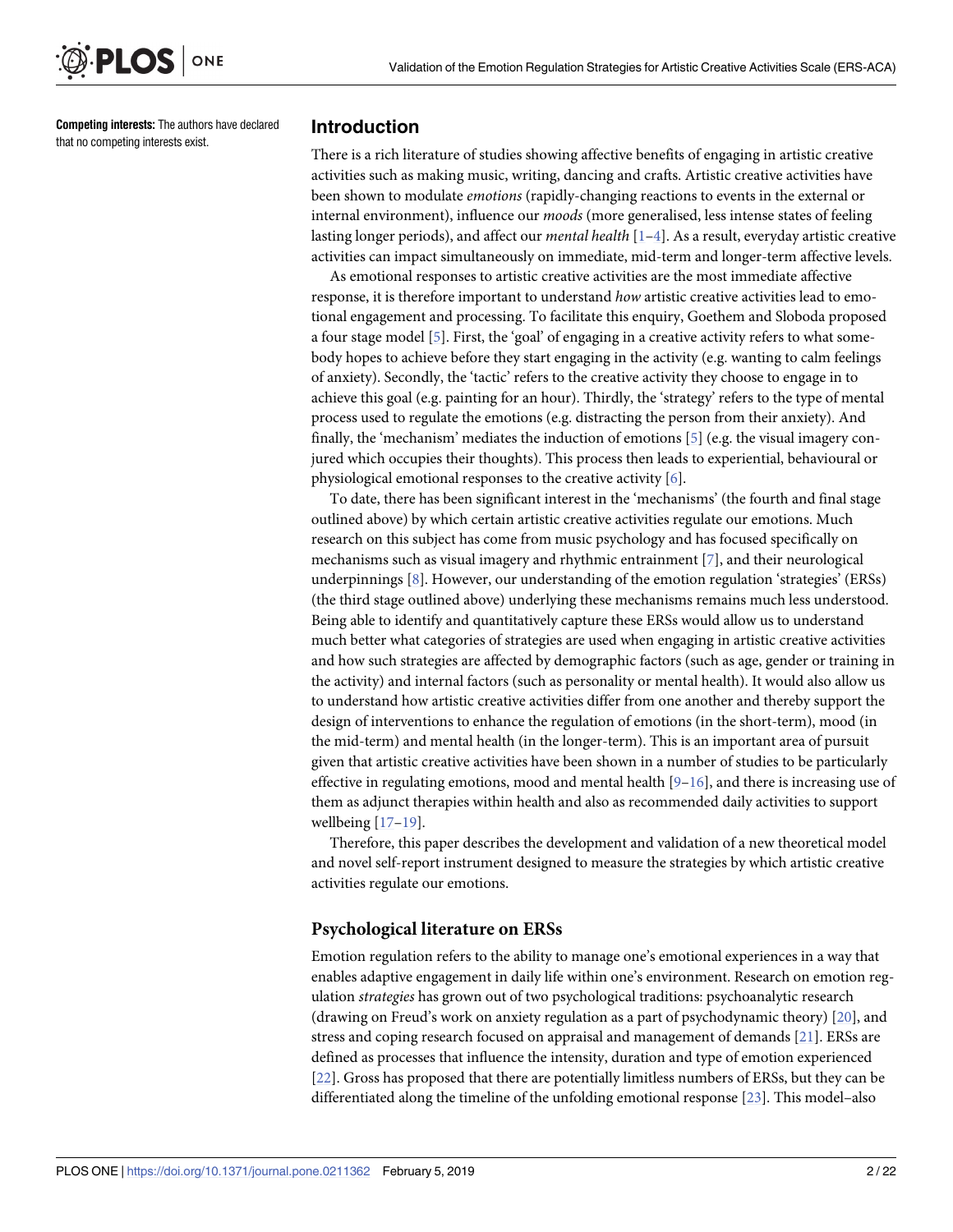<span id="page-2-0"></span>known as the 'process model'–includes five different stages in the modulation of emotions that work in an interactive feedback loop. The first two stages refer to the *external situation* (such as daily hassles) and attempts to *modify* it (such as through problem solving, conflict resolution or seeking social support). The next two stages refer to the *deployment of attention*, i.e. the internal processing of the situation (such as whether one focuses on the problem or not) and *cognitive change* (such as in appraisal). The final stage involves the modulation of emotional or behavioural *response* to the previous four stages [[23](#page-18-0)].

The first four of these are categorised as 'antecedent-focused strategies' as they involve changing either the situation, the focus on the situation or how we think about the situation. The final category is categorised as a 'response-focused strategy' as it involves attempts to influence the emotional response that has been elicited. Antecedent-focused strategies are also sometimes referred to as 'cognitively-focused' strategies and multiple examples have been identified, categorised either as 'attentional deployment' or 'cognitive change'. Attentional deployment can include *concentration* on the emotion (also called 'rumination'), where our attention is repetitively directed to our feelings or their consequences; or *distraction*, where our attention is focused away from the situation or our feelings towards. Cognitive change can include *reflection* or *reappraisal*, which involves changing a situation's meaning in a way that alters its emotional impact; or *problem solving*, which involves specifically addressing a situation in order to try and resolve it and thereby resolve the emotions associated with it. In contrast to antecedent-focused strategies, response-focused strategies can include *suppression* of negative emotions, whereby negative emotions are squashed; or *discharge*, whereby negative emotions are released or vented [[24](#page-18-0)].

However, this process model has been criticised for being too linear and ignoring the wider context of emotional experiences  $[25]$  $[25]$  $[25]$ . For example, it has been shown that stimuli can trigger emotions without cognitive reappraisal, thereby subverting the linearity of the process model [\[26\]](#page-18-0). So instead of this being a linear process focused on a single iterative feedback loop, it has been proposed that the external situation, internal situation and response are linked through complex bidirectional relationships [\[27\]](#page-19-0). Therefore, in addition to the process model, other models and categorisations have also been suggested.

One alternative categorisation that draws on the framework provided by the process model is to group strategies as 'healthy/adaptive' vs 'unhealthy/maladaptive'. According to this categorisation, strategies such as reappraisal, problem solving and acceptance are adaptive while strategies such as avoidance, rumination and suppression are maladaptive [[28\]](#page-19-0). Meta-analyses have shown that these 'maladaptive' strategies are associated with anxiety, depression and eating disorders [[28](#page-19-0)]. However, there are inconsistencies, as 'adaptive' strategies have not been consistently found to be associated with more positive mental health [[28](#page-19-0)], and reappraisal ('adaptive') can itself lead to rumination ('maladaptive') [[29\]](#page-19-0). So the boundaries between 'adaptive' and 'maladaptive' may not be as clear-cut as previously assumed. This theory is supported by the fact that the successful implementation of strategies (regardless of their classification as 'adaptive' or 'maladaptive') has been consistently associated with better mental health [\[30\]](#page-19-0).

Another categorisation that has been proposed is the dual process framework, which posits that ERSs are either 'explicit/conscious/voluntary' or 'implicit/non-conscious/automatic' [\[31,32\]](#page-19-0). Examples of explicit ERSs including reappraisal, distraction and suppression, while examples of implicit ERSs include adaptation and the habitualisation of certain explicit ERSs. From a neural perspective, these two categories have been shown in some studies to be regulated by different brain systems [[31](#page-19-0)]. However, other neurological research has demonstrated reciprocal interactions of top-down and bottom-up processes, suggesting that these categories may be intertwined (see [[25](#page-18-0)]).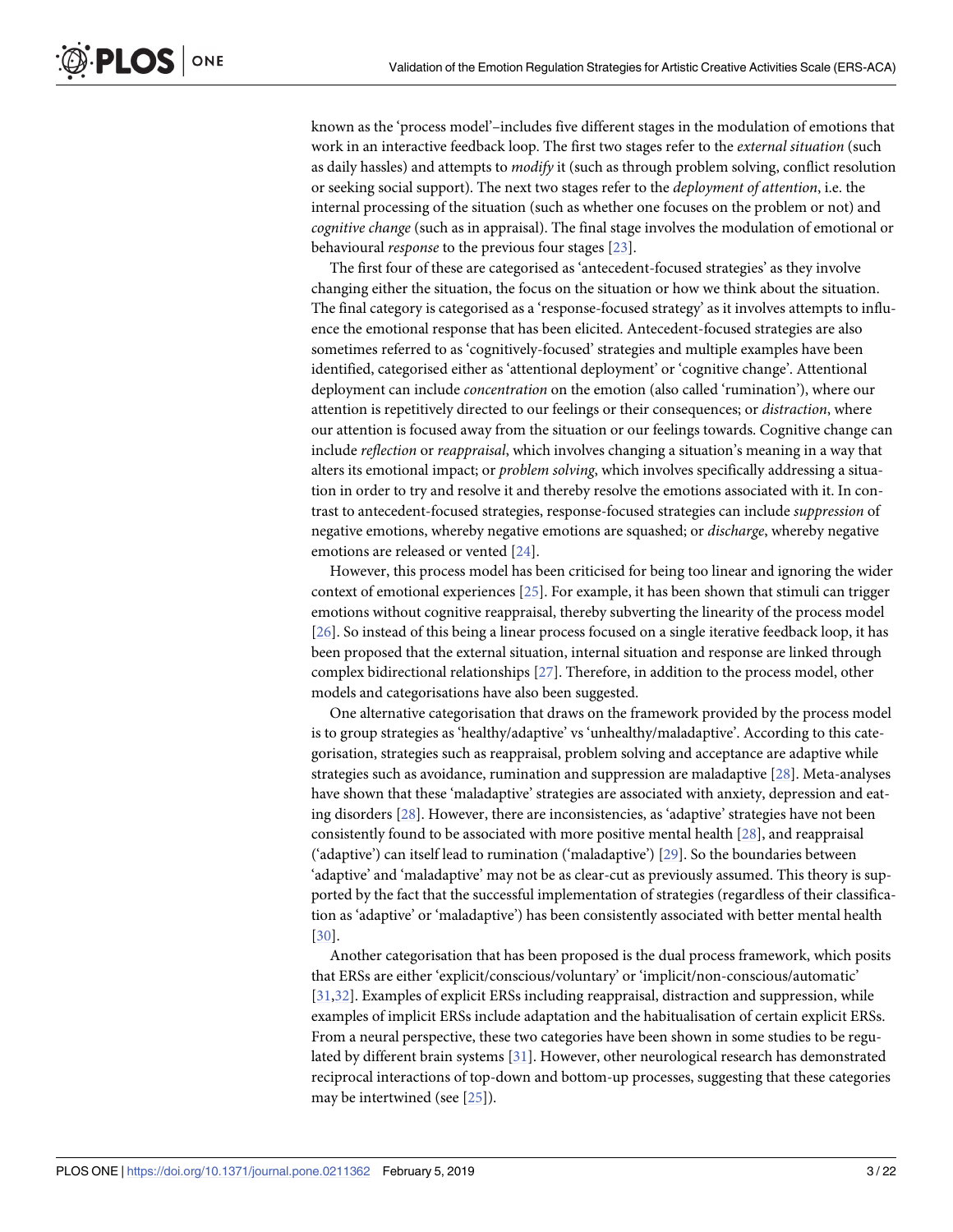<span id="page-3-0"></span>A further categorisation proposed by Koole is based on targets and functions [[33](#page-19-0)]. As the regulation of emotions involves manipulating a particular emotional response (such as relaxing somebody who feels stressed or energising somebody who feels despondent), Koole's model proposes that the emotion (or emotion-generation system) that is the target of the strategy is a high-order category for classification of ERSs [[33](#page-19-0)]. Three high-order categories proposed are: attention (incorporating ERSs such as distraction or suppression); knowledge (such as reappraisal), and bodily expression (such as venting or physiological self-regulation). Interacting with these targets are functions of emotion regulation. Functions can include the satisfaction of hedonic needs, the facilitation of specific goals and tasks and the optimisation of personality functioning. However, as Koole acknowledges, the categories can be permeable and occur in combination with one another [[33](#page-19-0)].

Therefore, partly due to varieties in methodologies for measuring and grouping ERSs and partly due to the fluidity of many of the strategies themselves, no one model of ERSs has so far dominated. Further, there have been recent challenges to the narrowness of considerations of ERSs. One challenge has involved the potential role of mindfulness as an ERS. It has been proposed that mindfulness elicits a particular type of ERS [\[34\]](#page-19-0). However, it remains unclear whether mindful emotion regulation is unique from other ERSs. Mindfulness has been found to involve top-down cognitively-driven processes and bottom-up affect-driven processes and has been discussed as being relevant to all five of the stages in Gross's process model [\[25\]](#page-18-0). As such mindfulness may merely be a technique cutting across a number of ERSs, although this remains to be explored further.

Another challenge has involved a call to consider the wider context of individuals and their surrounding environments in research on ERSs. Theories of embodied cognition suggest that emotion regulation happens in the context of an individual's own adaptation, agency and relationship with the wider world around them [[35](#page-19-0)]. Social cognitive theory has proposed that an individual's self-esteem, self-efficacy and agency are intrinsically interwoven with their ability to regulate their emotions and their means of doing so [\[36\]](#page-19-0). However, there has been debate as to whether these aspects of 'self' can be argued to be an ERS in their own right. On the one hand, ERSs refer to the process of initiating, avoiding, inhibiting, maintaining or modulating the occurrence, intensity or duration of emotions, while factors such as self-esteem and selfefficacy refer to one's perceived ability to self-regulate [\[36\]](#page-19-0). However, while having a high sense of self-esteem is not in itself an ERS, if an individual chooses to engage in a task that makes them feel more confident in their abilities and stronger in the face of the situation, then this perceived sense of self is arguably acting as an ERS. *Perceived sense of self* can therefore be seen as an additional ERS or category of ERSs that relates to antecedent-focused strategies in Gross' process model (attempts to modify the situation) [[23](#page-18-0)], and has been discussed alongside other ERSs such as reappraisal and acceptance as an ERS [\[37\]](#page-19-0).

Therefore, psychological literature on ERSs attests to there being a broad range of strategies that are cognitive-, response- and self-focused, both implicit and explicit, and vary depending on the emotional target and function. While accepting that there may be limitless numbers of ERSs and personal variability in their usage [\[23\]](#page-18-0), it is nonetheless important to find ways of categorising these ERSs in relation to specific types of activity so that we can develop our understanding of how and when they are used.

### **ERSs in relation to creative activities**

'Creativity' is complex to define, but the standard definition assumes two criteria: originality and usefulness [[38](#page-19-0)]. Creativity can be considered as a 'personality trait', a cognitive process or a product [[39](#page-19-0)]. Creativity as a personality trait includes core characteristics such as being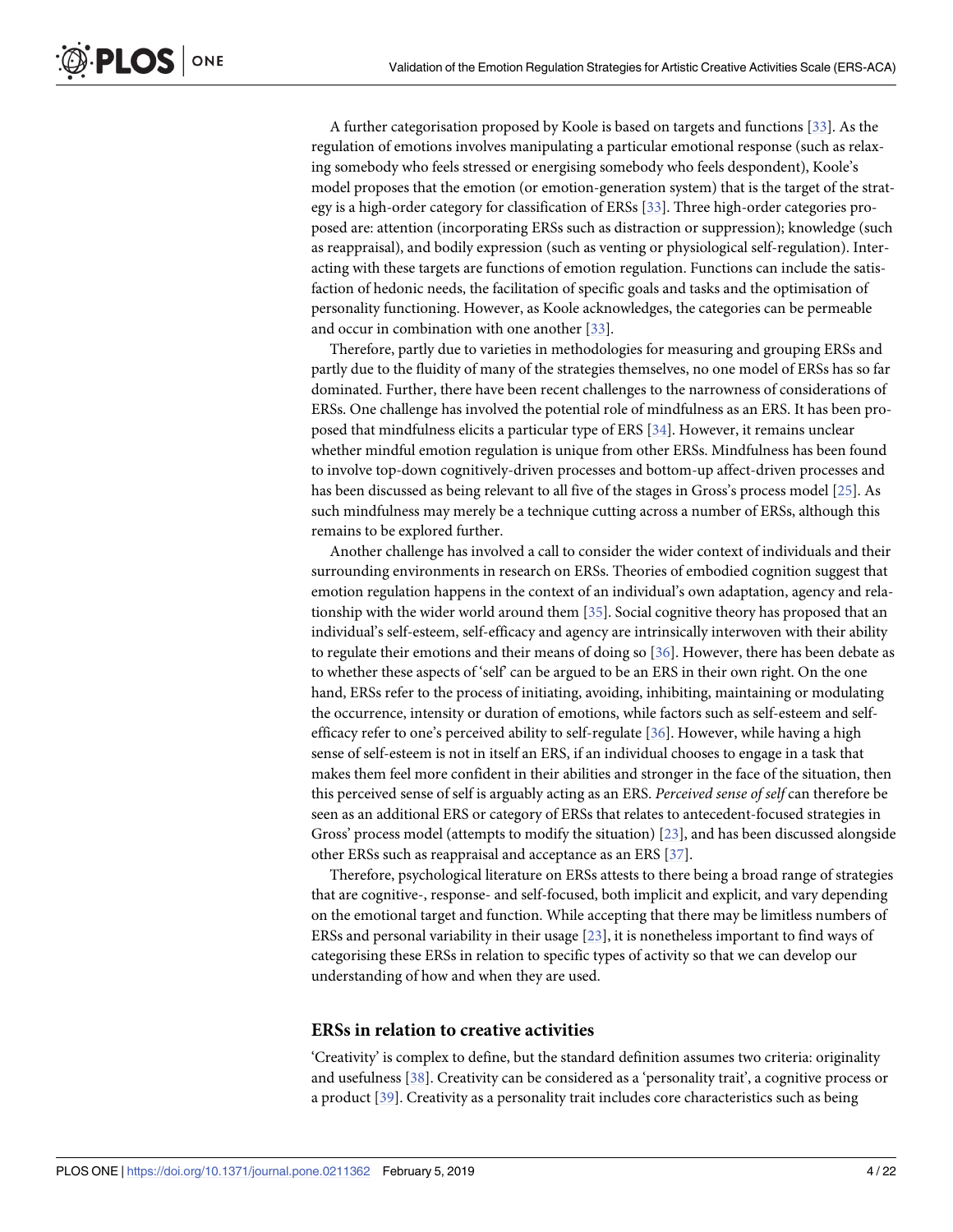<span id="page-4-0"></span>artistic, capable, clever, curious, imaginative, individualistic, intelligent, inventive, original, resourceful and having wide interests [[40](#page-19-0)]. Creativity as a cognitive process includes cognitive flexibility (such as use of multiple different perspectives), set-breaking (generating ideas in categories that are not usually thought of), and cognitive restructuring, and is further achieved through persistence and perseverance [[41](#page-19-0)]. A number of studies have explored the link between these latter creative processes, moods and emotions, leading to the proposition of a dual pathway model of creativity  $[41, 42]$ . This proposes that activating mood states that increase arousal support motivation and working memory capacity in a curvilinear fashion (such that low states lead to inactivity and avoidance but extremely high states lead to reduced capacity to perceive, process and evaluate information). If these mood states are positive in tone (such as feeling happy or elated), then they lead to enhanced cognitive flexibility and subsequent creative fluency and originality [[43](#page-19-0)]. If they are negative in tone (such as feeling angry or stressed), then they lead to enhanced persistence and perseverance, but also with subsequent creative fluency and originality [[44](#page-19-0)]. Consequently different moods can have differential effects on creativity.

In addition to research showing an emotion-creativity link, there has also been research showing the reverse: the effect of creative cognitive processes on emotions and emotion regulation. For example, in studies of children, creative cognitive processes have been associated with emotion regulation ability  $[45]$ . Creative activities that give rise to these creative cognitive processes have also been found to regulate emotions [[46–48\]](#page-19-0). However, *how* different activities that promote creative cognitive processes affect the emotion regulation (i.e. the role of ERSs) remains less well understood. Consequently, this research gap formed the foundation for our study.

Given the breadth of 'creativity' and 'creative processes', we focused specifically on the *artistic* component of creativity. There have been criticisms that artistic creativity has often been given precedent within definitions of creativity and equated with creativity as a whole: a socalled 'art bias' [\[49\]](#page-19-0). Creative activities include the arts (including fine arts, crafts, literature, music and performing arts) but also other activities such as mathematics and science [\[50\]](#page-20-0). However, in this study, we specifically focused on artistic creativity, not to suggest a privileging of this type of creativity, but because there is growing interest in the effects of artistic creativity in relation to emotions and mental health  $[51–54]$  $[51–54]$ , yet limited understanding of their effects on emotion regulation.

Within this focus on artistic creativity, there have been further distinctions between 'Big C' creativity (the creative genius of a selected few individuals who make remarkable discoveries and inventions) and 'little c' creativity (referring to creativity when engaging in everyday creative artistic activities [[55](#page-20-0)]. While the distribution of Big C creative achievements is typically strongly positively skewed in samples and therefore only achieved by some, little c creativity is typically normally distributed [\[56\]](#page-20-0). 'Little c' artistic creative activities have been defined as consisting of five types: performing arts (such as singing, dancing and acting); visual arts; design and craft (such as sewing, painting and woodwork); literature (such as reading and creative writing); online, digital and electronic arts (such as photography, film-making and digital graphics design); and community and cultural festivals, fairs and events [\[57\]](#page-20-0).In reviewing previous studies of artistic creative activities and ERSs, research undertaken to date has focused on music and ERSs, with some theoretical models proposed. In a consideration of musicinduced emotions, Sakka and Juslin follow ideas of Gross's process model in splitting strategies into categories of 'cognitive processes' and 'response modulations' [\[58\]](#page-20-0), and also draw on ideas of Koole in incorporating physiological responses [[33](#page-19-0)]. Each category then has proposed specific ERSs within it. As another alternative, Baltazar and Saarikallio also draw on Gross and Koole in referring to cognitive work and bodily reactions but their model is presented as a list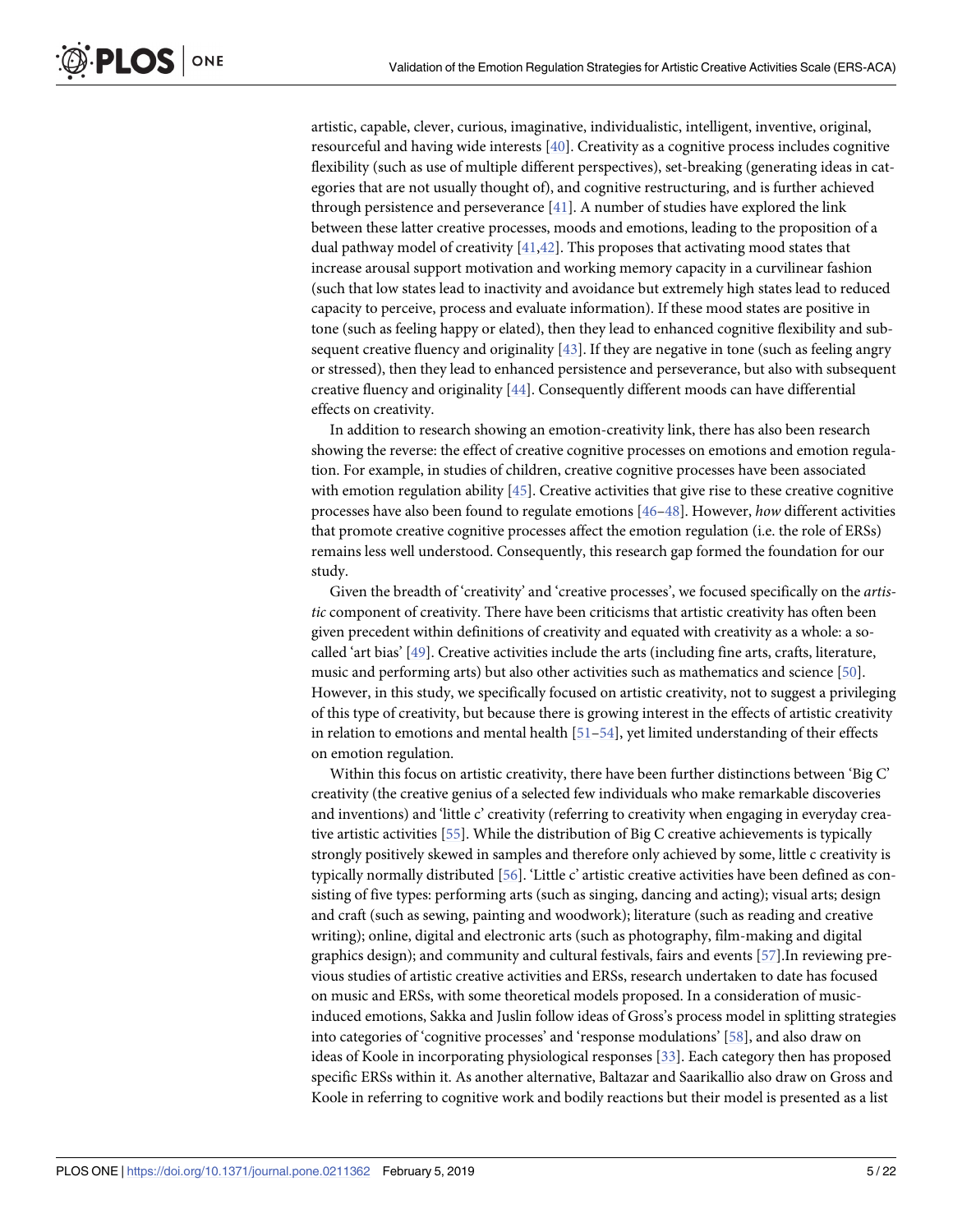<span id="page-5-0"></span>of specific ERSs rather than being grouped into any overarching categories, and they mention ERSs not mentioned by Sakka and Juslin, including i) a focus on thoughts, feelings and/or situation (similar to 'rumination'), ii) distraction, and iii) modification of feelings (similar to 'discharge') [[59](#page-20-0)].

In studies of broader artistic creative activities, the role of specific ERSs have been discussed as part of wider measures of emotional impact. For example, a study of drawing compared venting with distraction as a means of regulating emotion through drawing [\[46\]](#page-19-0). And visual art has been found to improve resilience and resistance to stress [\[60\]](#page-20-0). But these few studies leave two challenges. First, studies that focus on just one or two ERSs arguably do not take account of the individual variation: the use of specific strategies may be driven more by factors such as personality than by a specific activity. So models that provide broader groupings of specific strategies and therefore allow some individual variation on precise choice of ERS within categories potentially provide a stronger way of conceptualising ERSs in relation to artistic creative activities. Secondly, models of ERSs that derive from studies focusing on a specific creative activity (such as music) cannot necessarily be generalised to other artistic creative activities. As many artistic creative activities are multi-modal (for acting in a play can also involve dancing to music), there is a need to develop models that will allow us to conceptualise ERSs for broad creative engagement.

#### **Measuring ERSs**

In addition to the importance of conceptualising ERSs for artistic creative activities, it is also important to be able to measure these strategies. Only a small number of validated scales for such a purpose currently exist. One scale developed specifically to measure ERSs through engagement in music is the 40-item Music in Mood Regulation Scale [[61](#page-20-0)]. This includes subscales for diversion, discharge and mental work. However, it also contains subscales that arguably are not specifically ERSs. For example, the 'strong sensations' subscale includes items about broad past musical experiences (e.g. 'music has offered me magnificent experiences'), the 'revival' subscale includes items that could be classed instead as tactics rather than strategies ('when I'm tired out, I rest by listening to music'), and the 'entertainment' subscale includes items on music listening habits ('when I'm busy around the house and no-one else is around, I like to have some music on in the background'). Further, this scale is specific to music and so cannot be applied to other artistic creative activities.

Another scale that touches on ERSs through music engagement is the Healthy-Unhealthy Music Scale [[62](#page-20-0)]. This comprises items that relate to strategies, such as a rumination item ('I like to listen to songs over and over even though it makes me feel worse') and a distraction item ('Music gives me an excuse not to face up to the real world'). But it also includes items unrelated to musical strategies (e.g. 'music leads me to do things I shouldn't do') and overall focuses more on the healthy vs unhealthy behavioural *outcomes* of using different ERSs. Further, the division into 'healthy' and 'unhealthy' has the same challenges discussed above [\[28\]](#page-19-0).

Recently, Sakka and Juslin tested an emotion regulation questionnaire for listening to music [[58](#page-20-0)]. This incorporated 8 items, each representing one of the following: distraction, rumination, reflection, reappraisal, acceptance, discharge, suppression and physical modulation. However, there are disputes as to whether single-item measures can adequately capture complex underlying constructs, and there are other challenges such as it not being possible to capture the internal consistency of single items, and the fact they can be more vulnerable to unknown biases in meaning and interpretation [[63](#page-20-0)]. Further scales include the 21-item Music Mood-Regulation Scale (MMRS), but this measures the emotions induced (e.g. fatigue, tension, calmness, depression, etc) rather than the underlying strategies involved [\[64\]](#page-20-0). And the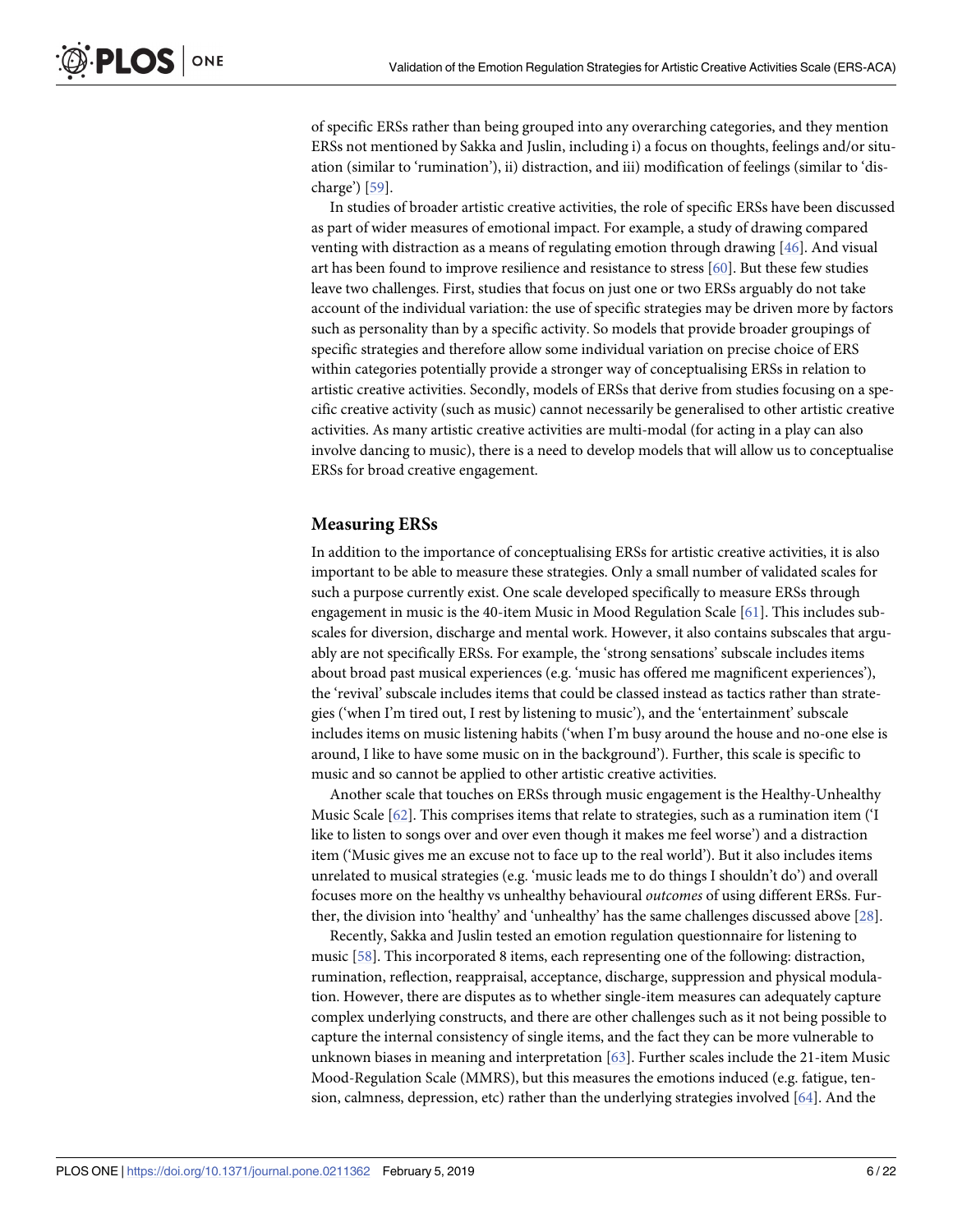<span id="page-6-0"></span>Adaptive Functions of Music Listening scale (AFML), which includes cognitive regulation, rumination and identity as subscales but also includes other scales focused more on goals than strategies (such as stress regulation, anxiety regulation, anger regulation and loneliness regulation) [\[65\]](#page-20-0).

Outside of music psychology literature, the Self-expression and Emotion Regulation in Art Therapy Scale is a 9-item scale mainly focused around emotional discharge (e.g. 'I am able to express my feelings through the process of making art' and 'I am able to depict my feelings in art therapy') [[66](#page-20-0)]. However, it also includes items unrelated to ERSs (e.g. an item on continuity of behaviour: 'I apply the new behaviour I have been experimenting with in art therapy outside of the therapy setting') and the wording means it cannot be applied to other artistic creative activities.

In broader psychological literature, the Emotion Regulation Questionnaire (ERQ) is a 10-item scale on a 7-point Likert scale that focuses on ERSs in daily life (rather than related to a specific activity) [\[6](#page-18-0)]. The scale comprises two subscales entitled 'cognitive reappraisal' and 'expressive suppression'. However, the 'cognitive reappraisal' subscale only includes distraction and calm focus on the problem, rather than including broader cognitive strategies such as problem solving or acceptance. The scale is also narrow in scope in that it just focuses on these specific strategies rather than any others discussed above. Finally, the Cognitive Emotion Regulation Questionnaire (CERQ) has a particular focus on coping following negative situations or events and includes subscales on emotional regulation strategies such as rumination and reappraisal, but also more specific subscales on self-blame, other-blame and catastrophising [\[67\]](#page-20-0). But it does not cover broader response-focused strategies.

Consequently, there is a clear gap both for a new model categorising ERSs when engaging in diverse artistic creative activities and for a new validated scale for measuring these strategies. Therefore, this paper describes the development and validation of a new model and scale to measure the Emotion Regulation Strategies for Artistic Creative Activities (ERS-ACA). In Study 1, we devise an initial instrument based on previous theoretical literature and test its initial factor structure through analysing data from a pilot study of 740 adults. In Study 2, we refine the instrument and confirm its factor structure and internal reliability using data from a larger online survey of 47,924 adults. In Study 3, we assess the construct validity and retest reliability of the instrument using data from a follow-up survey of 165 adults.

## **Study 1**

## **Materials and methods**

**Procedure.** The objective of Study 1 was to devise an initial instrument and undertake the first steps in ascertaining its factor structure. The development of the scale was based on the review of the existing literature described above covering ERSs both in broad psychological literature and specific studies focused on artistic creative activities. Three researchers (DF, CG and NS) independently proposed 4–5 inventory items for each of the ERSs identified in previous studies (including acceptance, concentration, discharge, distraction, perceived sense of self, problem solving, reappraisal, reflection, rumination and suppression). Each item was worded so that it could be endorsed to varying degrees on a rating scale. The researchers were careful to ensure that statements could apply to a range of different artistic creative activities, included some negatively-worded as well as positively-worded statements and could apply to different age groups. The first version of the inventory contained 170 questions. Each item was jointly scrutinised by the researchers and items that did not adequately capture the mechanism in question, items that were ambiguous and items that were quasi-synonymous were removed. The remaining 45 items were then used in the pilot survey (see S1 [Table](#page-17-0)). A 5-point response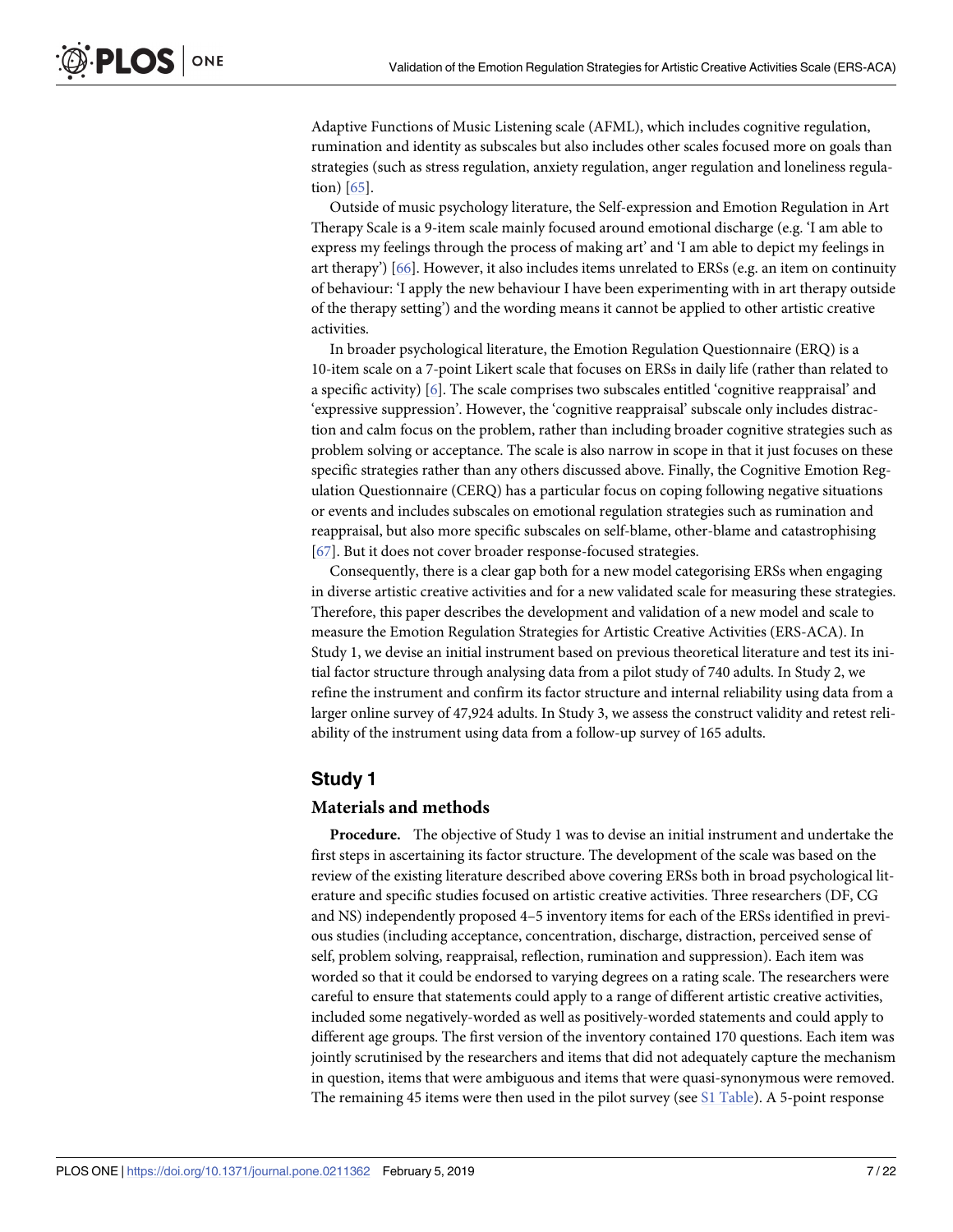<span id="page-7-0"></span>scale (strongly disagree-disagree-neither agree nor disagree-agree-strongly agree) was applied to all items.

To categorise artistic creative activities, we followed the definition proposed for population-level research [[57](#page-20-0)], cross-referenced with the definition used in the UK *Taking Part* survey which collects nationally-representative data on engagement in artistic creative activities alongside broader questions on community and sports engagement [\[68\]](#page-20-0). This provided 16 types of participatory artistic creative activities that can be categorised as follows: performing arts (singing; dancing; playing a musical instrument; rehearsing or performing in a play/ drama/opera; learning or practising magic tricks or circus skills), visual arts, design and craft (painting, drawing, printmaking, sculpture; pottery, calligraphy or jewellery making; textile crafts e.g. embroidery, crocheting or knitting; wood crafts such as carving or furniture making), literature-related (reading a novel, stories, poetry or plays for pleasure; creative writing; and composing music), and online, digital and electronic arts (creating artworks or animations on a computer; making films or videos; photography). Although there is dispute as to whether gardening and baking or cooking are 'artistic' activities, we also decided to include them in our study as further examples of "design or crafts" activities. We followed the theoretical standpoint that artistic creative activities are 'multimodal' activities [\[69\]](#page-20-0), in that they combine multiple different components that overlap in varying degrees but that all fulfil the same basic criteria of 'art' proposed by Dutton [[70](#page-20-0)]. For this reason, we explored 'artistic creative activities' together for the purposes of this study rather than as individual entities. Demographic questions on sex and age were also included.

**Participants.** The survey was publicised through the BBC's Arts webpage and by BBC Tomorrow's World for two weeks. This yielded responses from 978 participants. Participants were excluded if they: were under the age of 18, never undertook any of the artistic creative activities listed, provided incomplete answers to questions, or provided exactly the same response to all 45 questions (both those that were positively and negatively worded). This provided a final analytic sample size of 740. Of these, participants were 80.4% female. Just 8.0% of participants were aged 18–24, 23.7% were aged 25–34, 24.2% were aged 35–44, 23.1% were aged 45–54, 16.4% were aged 55–64, 4.3% were aged 65–74 and just 0.3% were aged over 75. For this and the following studies, all were approved by the University College London Research Ethics Committee and all participants gave informed consent. Additionally all data were analysed anonymously.

**Statistics.** Three of the 45 items showed substantial amount of skewness or kurtosis so were removed from the analysis. Four further items were judged on reflection not to adequately capture ERSs. Of the remaining 38 items, an exploratory factor analysis suggested that four factors had an eigenvalue *>* 1 and explained *>*5% each. Visual inspection of a screeplot suggested that four factors were also an acceptable solution according to Kaiser's elbow criterion [[71](#page-21-0)]. Although different minimum criteria for primary factor loadings are proposed, as this study focused on reducing the number of items in the scale, we applied a cut off of .4 or above in line with Pituch and Stevens [[72](#page-21-0)]. A total of five items failed to meet a minimum criteria of having a primary factor loading of .4 or above so were excluded. A further two items showed poor discrimination, loading equally onto two different factors so were excluded. This left a total of 31 items for continuation into study 2 (see [Table](#page-8-0) 1 for factor loadings and [S1](#page-17-0) [Table](#page-17-0) for all items initially included in the pilot study).

### **Results**

Our initial exploration of the factor structure of the instrument suggested that the factors were differentiated as follows. Factor 1 comprised items that covered a range of ERSs relating to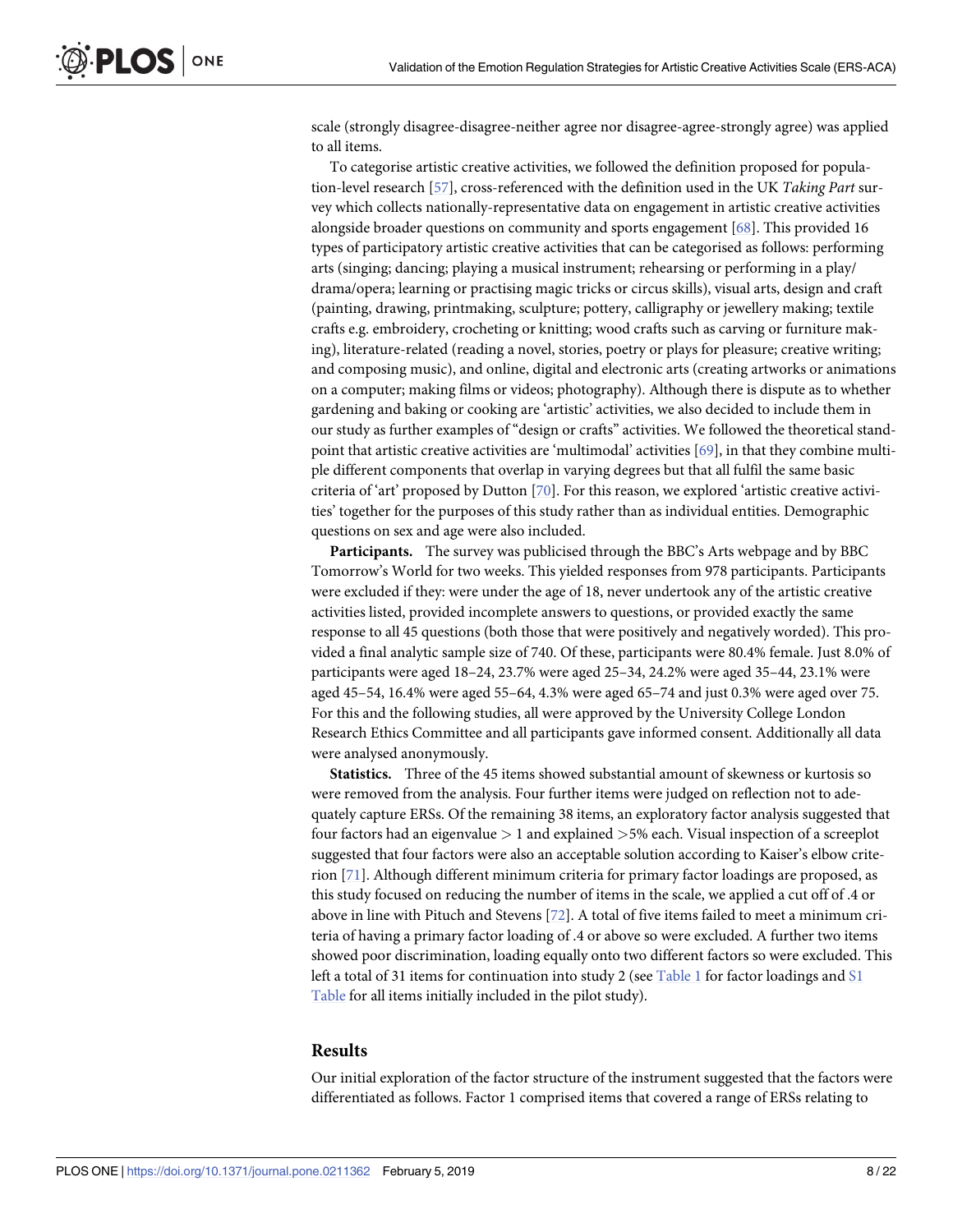#### <span id="page-8-0"></span>**[Table](#page-7-0) 1. Items included in the ERS-ACA scale with factor loadings.**

|                                                                                | Factor 1 (avoidance<br>strategies) | Factor 2 (approach<br>strategies) | Factor 3 (self-development<br>strategies) | Factor 4 (escapism<br>strategies) |
|--------------------------------------------------------------------------------|------------------------------------|-----------------------------------|-------------------------------------------|-----------------------------------|
| 1. it creates a safe space for me                                              | 0.43                               |                                   |                                           |                                   |
| 2. I am completely 'in the zone' and only focus on the<br>activity itself      | 0.45                               |                                   |                                           |                                   |
| 3. it helps me to come to terms with my own<br>emotions                        |                                    | 0.55                              |                                           |                                   |
| 4. it redirects my attention so I forget unwanted<br>thoughts and feelings     | 0.63                               |                                   |                                           |                                   |
| 5. I am reassured of my own abilities                                          |                                    |                                   | 0.61                                      |                                   |
| 6 .it helps me to think rationally about things in my<br>life                  |                                    | 0.62                              |                                           |                                   |
| 7. I can block out any unwanted thoughts or feelings                           | 0.67                               |                                   |                                           |                                   |
| 8. it reaffirms my identity                                                    |                                    |                                   | 0.53                                      |                                   |
| 9. I can contemplate what is going on in my life with<br>a clear mind          |                                    | 0.67                              |                                           |                                   |
| 10. I can shake off any anxieties in my life                                   | 0.56                               |                                   |                                           |                                   |
| 11. it helps me to vent negative feelings such as anger                        |                                    | 0.48                              |                                           |                                   |
| 12. it makes me feel detached from negative things in<br>my life               | 0.67                               |                                   |                                           |                                   |
| 13. it helps me to disengage from things that are<br>bothering me              | 0.69                               |                                   |                                           |                                   |
| 14. I feel I am in my own little bubble, away from<br>ordinary worries         | 0.59                               |                                   |                                           |                                   |
| 15. it helps me to put worries or problems I have in<br>perspective            |                                    | 0.68                              |                                           |                                   |
| 16. I feel more capable of tackling challenges                                 |                                    | 0.47                              |                                           |                                   |
| 17. I feel more confident in myself                                            |                                    |                                   | 0.75                                      |                                   |
| 18. I worry more about things in my life                                       | 0.44                               |                                   |                                           |                                   |
| 19. it helps me to understand my own feelings on<br>things that are on my mind |                                    | 0.73                              |                                           |                                   |
| 20. I imagine myself in another place                                          |                                    |                                   |                                           | 0.52                              |
| 21. it boosts my self-esteem                                                   |                                    |                                   | 0.75                                      |                                   |
| 22. I am in my own world                                                       |                                    |                                   |                                           | 0.50                              |
| 23. it gives me a sense of purpose                                             |                                    |                                   | 0.60                                      |                                   |
| 24. it helps me forget about my worries                                        | 0.68                               |                                   |                                           |                                   |
| 25. it helps me refocus on what matter in my life                              |                                    | 0.61                              |                                           |                                   |
| 26. I actively plan about how I can solve worries or<br>problems in my life    |                                    | 0.61                              |                                           |                                   |
| 27. it helps me to channel feelings of sadness and<br>misery                   |                                    | 0.54                              |                                           |                                   |
| 28. it makes me feel cleansed of negative feelings                             |                                    | $0.47\,$                          |                                           |                                   |
| 29. It makes me feel stronger in myself                                        |                                    |                                   | 0.57                                      |                                   |
| $30. \ldots$ .<br>it makes me reflect on my emotions                           |                                    | 0.70                              |                                           |                                   |
| 31. I conjure up pleasant visual images or daydreams<br>in my mind             |                                    |                                   |                                           | 0.45                              |

<https://doi.org/10.1371/journal.pone.0211362.t001>

*avoidance* strategies for regulating emotions. These included detachment, distraction and suppression and detachment (e.g. "it creates a safe space for me", "it redirects my attention so I forget unwanted thoughts and feelings", "I can block out any unwanted thoughts or feelings" and "it helps me to disengage from things that are bothering me").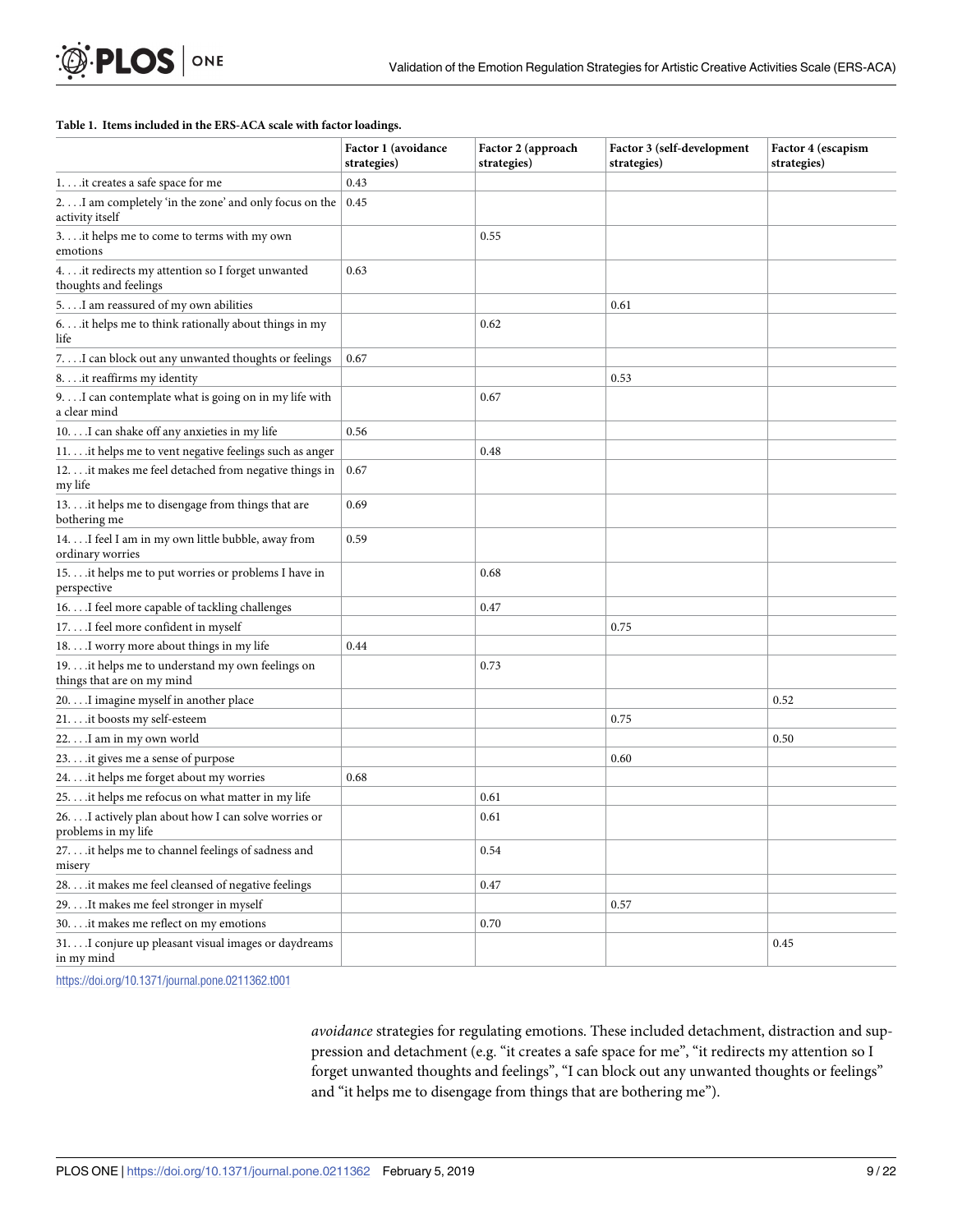<span id="page-9-0"></span>Factor 2 comprised items that covered further ERSs relating to *approach* strategies for regulating emotions. These included acceptance, reappraisal, discharge and problem solving (e.g. "it helps me to come to terms with my own emotions", "it helps me to think rationally about things in my life", "it helps me to vent negative feelings such as anger", and "I actively plan about how I can solve worries or problems in my life").

Factor 3 comprised items that covered further ERSs relating to *improving a sense of self* including enhanced self-identity, increased self-esteem and improved agency (e.g. "it reaffirms my identity", "I am reassured of my own abilities" and "I feel more capable of tackling challenges").

Factor 4 comprised items that related to *escapism* including distraction and detachment (e.g. "I imagine myself in another place" and "I conjure up pleasant visual images or daydreams in my mind".

**Summary.** Study 1 therefore involved the initial testing and refinement of the ERS-ACA scale. Our analyses proposed an initial four-factor structure comprising factors focused on avoidance strategies, approach strategies, self-development strategies and escapism strategies. This fourth factor contained just three items and showed similarities to Factor 1. However, this was a preliminary factor analysis focused on reducing items in the scale and scoping initial factor structure, so having reduced an initial 45 items to a shortened 31-item form, we sought a larger sample in order to carry out further testing in Study 2.

## **Study 2**

## **Materials and methods**

**Procedure.** The objective of Study 2 was to refine the instrument and confirm its factor structure and internal reliability. Therefore, following the pilot, the shorter 31-item scale was launched in March 2018 as part of the online *Great British Creativity Test* developed by BBC Arts and BBC Tomorrow's World. It was promoted across the BBC broadcast network for a period of 11 weeks. During this time, 48,122 people aged 18 or over took part. Participants were excluded if they took the test more than once  $(n = 158)$  or provided exactly the same response to all ERS questions (both those that were positively and negatively worded;  $n = 40$ ). This provided a final sample size of 47,924. Participants were 56.7% female, with an average age of 47.3 years (SD = 14.6, range 18–99), majority white British or Irish (90.0%) (see [Table](#page-10-0) 2).

**Statistics.** The full data set  $(N = 47,924)$  was randomly split into a training dataset for exploratory factor analysis ( $N = 23,962$ ) and test set for confirmatory analysis ( $N = 23,962$ ). As participants only submitted their responses on completing the full questionnaire and as all questions were mandatory, there were no missing data. For the exploratory factor analysis, none of the 31 variables showed any substantial amount of skewness or kurtosis (all *<* |2|) and hence all variables were used in the analysis. McDonald's coefficient omega hierarchical for the training dataset was 0.76 which suggests strong evidence of a hierarchical factor structure [\[73\]](#page-21-0). The presence of a hierarchical factor indicates that participants in the sample differ in their overall tendency to use the arts for emotion regulation, in addition to differing with respect to individual usage strategies. Therefore, a factor model (using minimum residual factoring) with one factor was specified and the matrix of residuals from this 1-factor model was subsequently subjected to a parallel factor analysis. The parallel analysis suggested that three principal components or 11 factors would constitute solutions according to simulated data from the same variables. However, only three factors had an eigenvalue *>* 1 and the screeplot also suggested three factors according to Kaiser's elbow criterion [[71](#page-21-0)]. Therefore, we ran a hierarchical minimum residual factor analysis with one general factor and three group factors.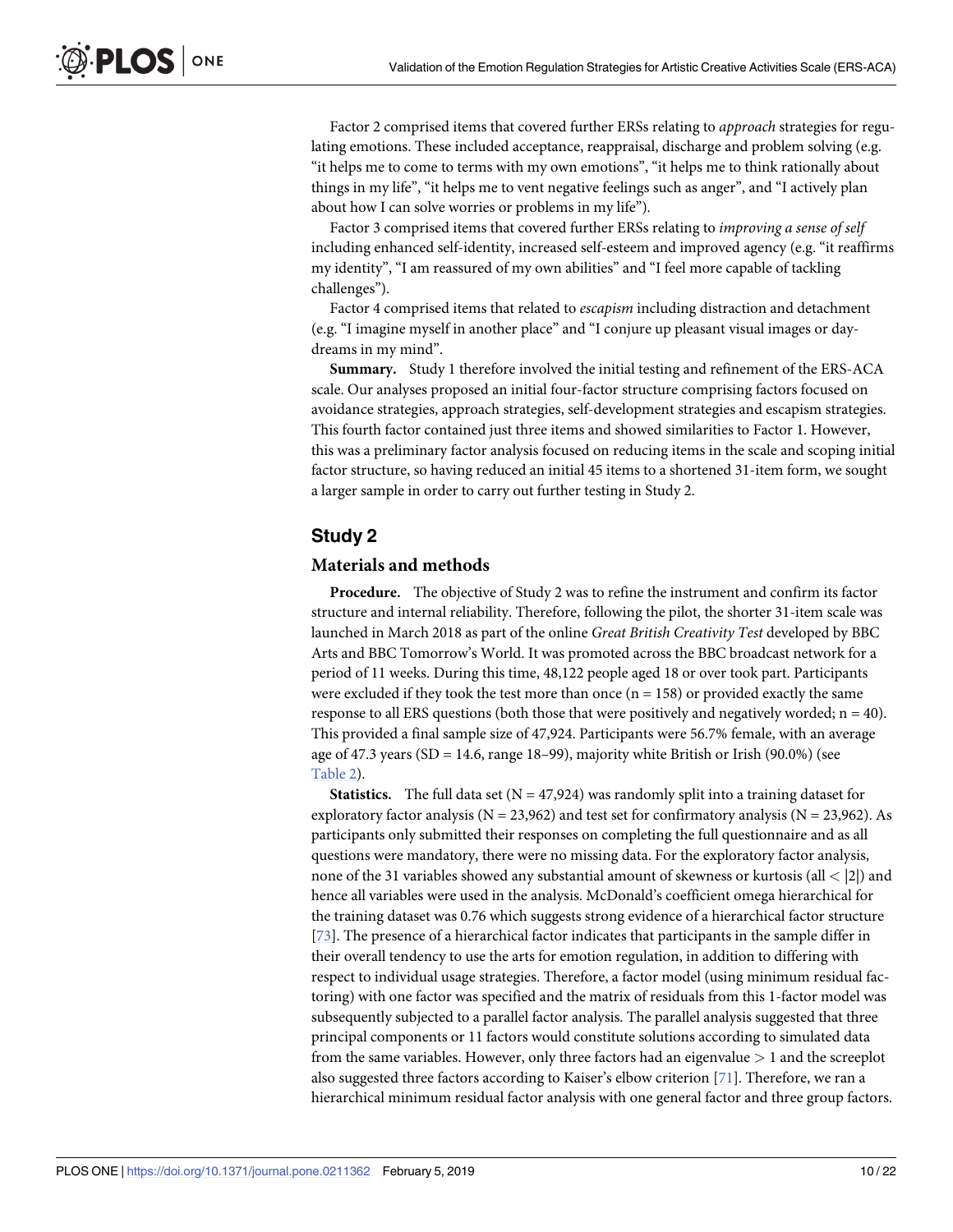<span id="page-10-0"></span>

|                                                           | $N = 47,924$ |
|-----------------------------------------------------------|--------------|
| Sex, female %                                             | 56.7%        |
| Age, mean (SD)                                            | 47.3 (14.6)  |
| Ethnicity, %                                              |              |
| White British/Irish/Other                                 | 90.0%        |
| Asian/Asian British/Bangladeshi/Indian/Pakistani/Other    | 2.7%         |
| Black/Black British/African/Caribbean/Other               | 0.7%         |
| Chinese/Chinese British                                   | 0.6%         |
| Mixed race                                                | 1.8%         |
| Other/prefer not to say                                   | 4.2%         |
| Living status, %                                          |              |
| Living with spouse or partner                             | 66.8%        |
| Living with other family                                  | 9.5%         |
| Living with friends                                       | 5.2%         |
| Living alone                                              | 17.0%        |
| Other                                                     | 1.5%         |
| Educational attainment, %                                 |              |
| No formal qualifications                                  | 2.3%         |
| GCSE/CSE/O-levels or other age 16 attainment              | 7.4%         |
| A-levels or other post-16 attainment                      | 16.2%        |
| Undergraduate degree                                      | 45.4%        |
| Postgraduate degree                                       | 28.8%        |
| Occupational status, %                                    |              |
| In full-time employment                                   | 46.6%        |
| In part-time employment/self-employed                     | 24.7%        |
| In education                                              | 4.6%         |
| Retired                                                   | 16.7%        |
| Not working                                               | 7.4%         |
| Household income, %                                       |              |
| $<$ £16,000                                               | 12.0%        |
| £16,000-£29,999                                           | 20.9%        |
| £30,000-£59,000                                           | 35.1%        |
| £60,000-£89,000                                           | 17.4%        |
| £90,000-£119,999                                          | 7.7%         |
| >£120,000                                                 | 6.9%         |
| Favourite creative activity, %                            |              |
| Singing                                                   | 12.4%        |
| Painting, drawing, printmaking or sculpture               | 12.2%        |
| Gardening                                                 | 12.0%        |
| Reading novels, stories, poetry or play                   | 11.9%        |
| Playing a musical instrument                              | 9.8%         |
| Cookery or baking                                         | 9.8%         |
| Textile crafts such as embroidery, crocheting or knitting | 7.8%         |
| Creative writing                                          | $6.8\%$      |
| Dancing                                                   | $5.5\%$      |
| Photography                                               | 4.7%         |
| Composing music                                           | 1.6%         |
|                                                           |              |

#### **[Table](#page-9-0) 2. Demographic details for participants in Study 2.**

(*Continued*)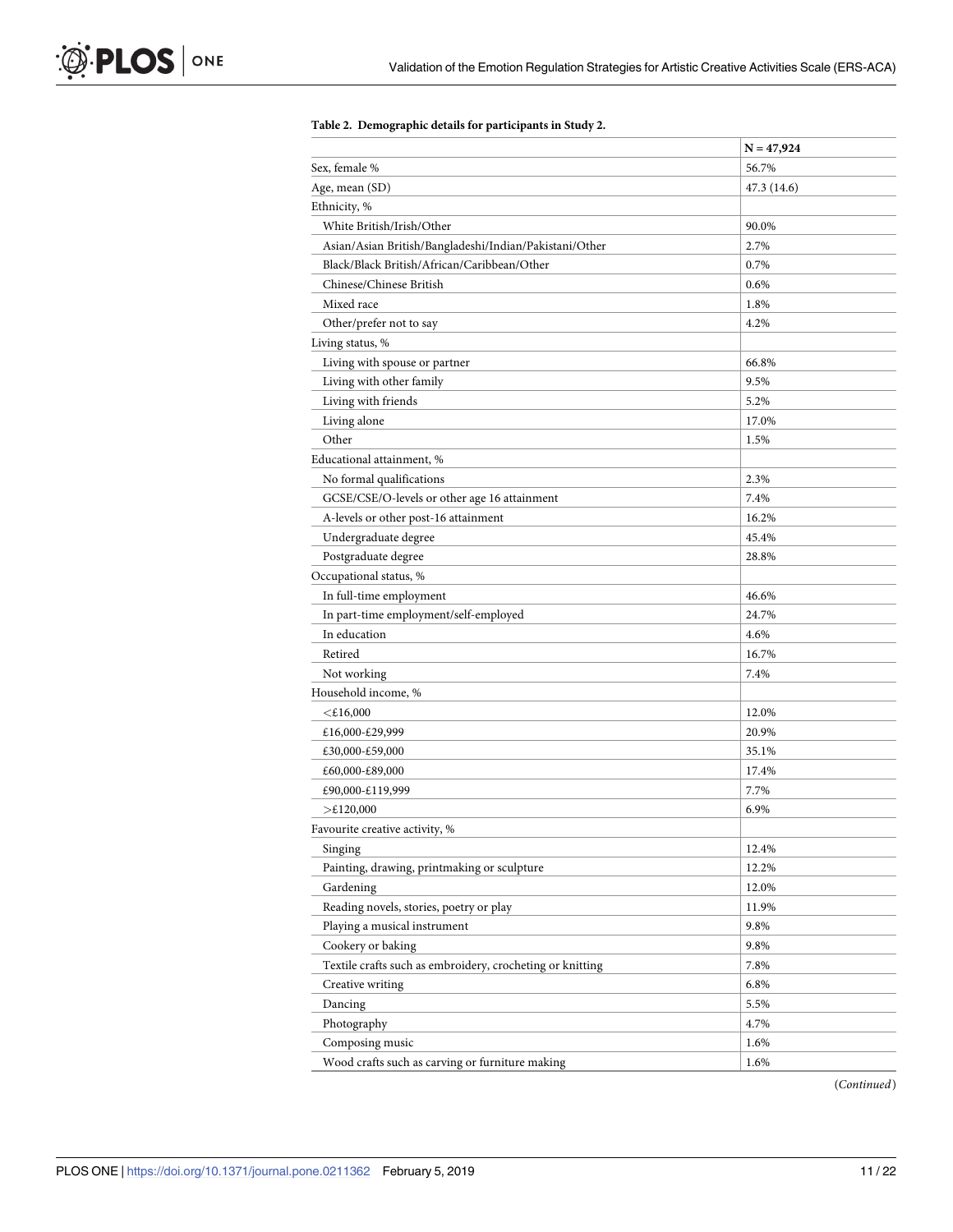#### <span id="page-11-0"></span>**Table 2.** (Continued)

|                                                                | $N = 47,924$ |
|----------------------------------------------------------------|--------------|
| Creating artworks or animations on a computer                  | 1.2%         |
| Pottery, calligraphy or jewellery making                       | 1.1%         |
| Rehearsing or performing in a play/drama/opera/musical theatre | $0.9\%$      |
| Making films or videos                                         | 0.7%         |
| Learning or practising magic tricks or circus skills           | $0.2\%$      |
|                                                                |              |

<https://doi.org/10.1371/journal.pone.0211362.t002>

In a second step we excluded 11 items with a communality of *<*0.5 and subsequently two items with a substantial cross-loading on the group factors (i.e. ratio of loading on primary factor to secondary factor *<*2). Then, minimum residual exploratory factor analysis specifying one hierarchical and three group factors was applied to the remaining 18 items, using the function omega() from the R package psych [[74](#page-21-0)]. Internally, omega() performs a factor analysis using the oblique oblimin rotation with a subsequent Schmid-Leiman transformation to identify the general factor which accounts for the correlations among group factors. In contrast to study 1, where the focus was on reducing the number of items in the scale, we applied a lower cut off of 0.32 for factor loading following Tabachnick and Fidell [\[75\]](#page-21-0). The resulting model had seven items with substantial loadings (i.e. group factor loadings ranged from .33 to .6) on the first factor, six items loading on the second factor and five items loading on the third factor group factor. In addition, all items showed substantial loadings (from .48 to .71) on the general factor. For the assessment of model fit we used the test data set, specified the 1+3 hierarchical factor model and computed a confirmatory factor analysis using robust maximum likelihood estimation and orthogonal rotation among group factors because the general factor accounts for the correlations among group factors. Fit indices indicated a good to very good fit of the model to the data (chi square = 4074, df = 117, p *<* .001; RMSEA = .053, SRMR = .026, Tucker-Lewis Index = .946, Comparative Fit Index = .959). The results from the confirmatory factor analysis are presented in [Table](#page-12-0) 3.

### **Results**

Study 2 analyses suggested three factors comprising 5–7 items (see [Table](#page-12-0) 3). Factor 1 comprised seven items that covered a range of ERSs including distraction, suppression and detachment (e.g. "it directs my attention so I forget unwanted thoughts and feelings", "I can block out any unwanted thoughts or feelings" and "it helps me to disengage from things that are bothering me"). As each of these items involved an attempt to avoid or ignore negative emotions, this factor was labelled *avoidance strategies*.

Factor 2 comprised six items that covered a range of ERSs including acceptance, reappraisal and problem solving (e.g. "it helps me to come to terms with my own emotions", "it helps me to put worries or problems I have in perspective" and "I can contemplate what is going on in my life with a clear mind"). As each of these items involved directly addressing negative emotions, this factor was labelled *approach strategies*.

Factor 3 comprised five items that covered a ERSs including enhanced self-identity, improved self-esteem and increased agency (e.g. "it reaffirms my identity", "it makes me feel stronger in myself" and "it gives me a sense of purpose"). As each of these involved a refocusing on oneself, this factor was labelled *self-development strategies*.

All factors showed strong internal reliability (general factor, Cronbach's alpha = 0.93, Factor  $1 = 0.9$ , Factor  $2 = 0.88$ , Factor  $3 = 0.88$ ). The full scale for Emotion Regulation Strategies in Artistic Creative Activities (ERS-ACA) is shown in [Table](#page-12-0) 3. The normative values for factor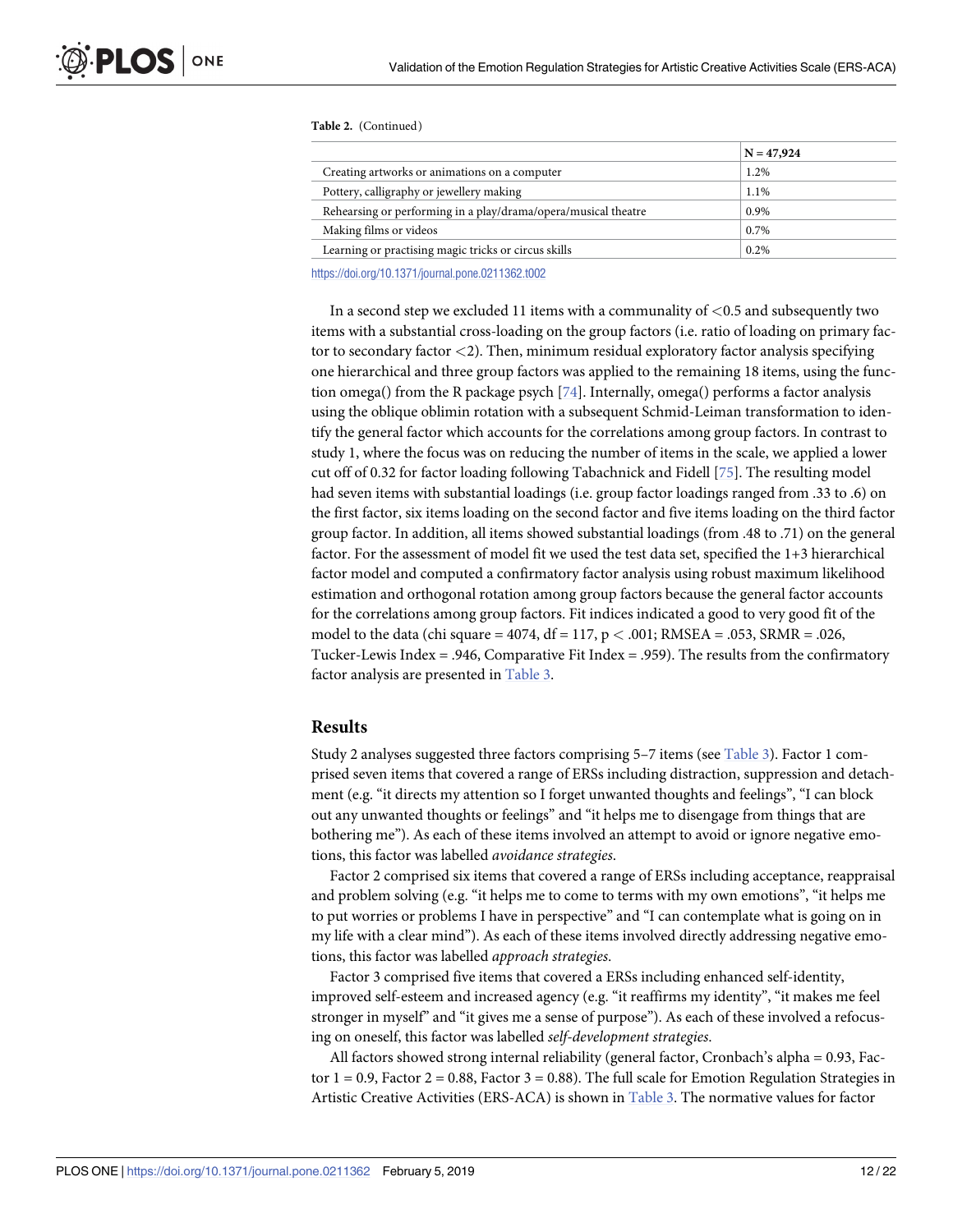|                                                                                | General<br>factor | Factor 1 (avoidance<br>strategies) | Factor 2 (approach<br>strategies) | Factor 3 (self-development<br>strategies) |
|--------------------------------------------------------------------------------|-------------------|------------------------------------|-----------------------------------|-------------------------------------------|
| 1. I can block out any unwanted thoughts or feelings                           | 0.52              | 0.56                               |                                   |                                           |
| 2. I can shake off any anxieties in my life                                    | 0.63              | 0.39                               |                                   |                                           |
| 3. I feel I am in my own little bubble, away from ordinary<br>worries          | 0.54              | 0.45                               |                                   |                                           |
| 4. it helps me forget about my worries                                         | 0.59              | 0.52                               |                                   |                                           |
| 5 .it helps me to disengage from things that are bothering<br>me               | 0.58              | 0.60                               |                                   |                                           |
| 6 it makes me feel detached from negative things in my<br>life                 | 0.57              | 0.51                               |                                   |                                           |
| 7. it redirects my attention so I forget unwanted thoughts<br>and feelings     | 0.48              | 0.54                               |                                   |                                           |
| 8. I can contemplate what is going on in my life with a<br>clear mind          | 0.63              |                                    | 0.39                              |                                           |
| 9. it helps me refocus on what matter in my life                               | 0.69              |                                    | 0.37                              |                                           |
| 10. it helps me to come to terms with my own emotions                          | 0.64              |                                    | 0.33                              |                                           |
| 11. it helps me to put worries or problems I have in<br>perspective            | 0.66              |                                    | 0.39                              |                                           |
| 12. it helps me to understand my own feelings on things<br>that are on my mind | 0.62              |                                    | 0.52                              |                                           |
| 13. it makes me reflect on my emotions                                         | 0.57              |                                    | 0.47                              |                                           |
| 14. I feel more confident in myself                                            | 0.66              |                                    |                                   | 0.50                                      |
| 15. it boosts my self-esteem                                                   | 0.65              |                                    |                                   | 0.51                                      |
| 16. it gives me a sense of purpose                                             | 0.57              |                                    |                                   | 0.38                                      |
| 17. It makes me feel stronger in myself                                        | 0.71              |                                    |                                   | 0.38                                      |
| 18. it reaffirms my identity                                                   | 0.64              |                                    |                                   | 0.35                                      |

#### <span id="page-12-0"></span>**[Table](#page-11-0) 3. Items included in the ERS-ACA scale with factor loadings.**

Note: all items scored from 1 (strongly disagree) to 5 (strongly agree).

<https://doi.org/10.1371/journal.pone.0211362.t003>

responses by demographic variables are shown in S2 [Table](#page-17-0), and the data norms by percentile are shown in S3 [Table](#page-17-0).

#### **Summary**

In summary, Study 2 identified a strong general factor for ERSs as well as three group factors, each representing different categories of ERSs. As anticipated from analyses in Study 1, Factor 4 was no longer present in Study 2, with none of the items loading sufficiently onto the other factors. These other factors showed stability and consistency with the findings from Study 1, lending confidence to our findings. This study also enabled the refinement of the scale to just 18 items, with this instrument showing strong internal reliability.

## **Study 3**

#### **Materials and methods**

**Procedure.** The objective of Study 3 was to test the convergent and divergent validity of the instrument (its correspondence with measures of a similar construct and its distinctness from measures of other constructs [[76](#page-21-0)]), confirm the consistency of its internal reliability over time and ascertain its test-retest validity. Therefore, a new survey containing the 18-item ERS-ACA scale was publicised through social media for one week. This yielded complete responses from 165 participants, which were used for analyses of convergent and divergent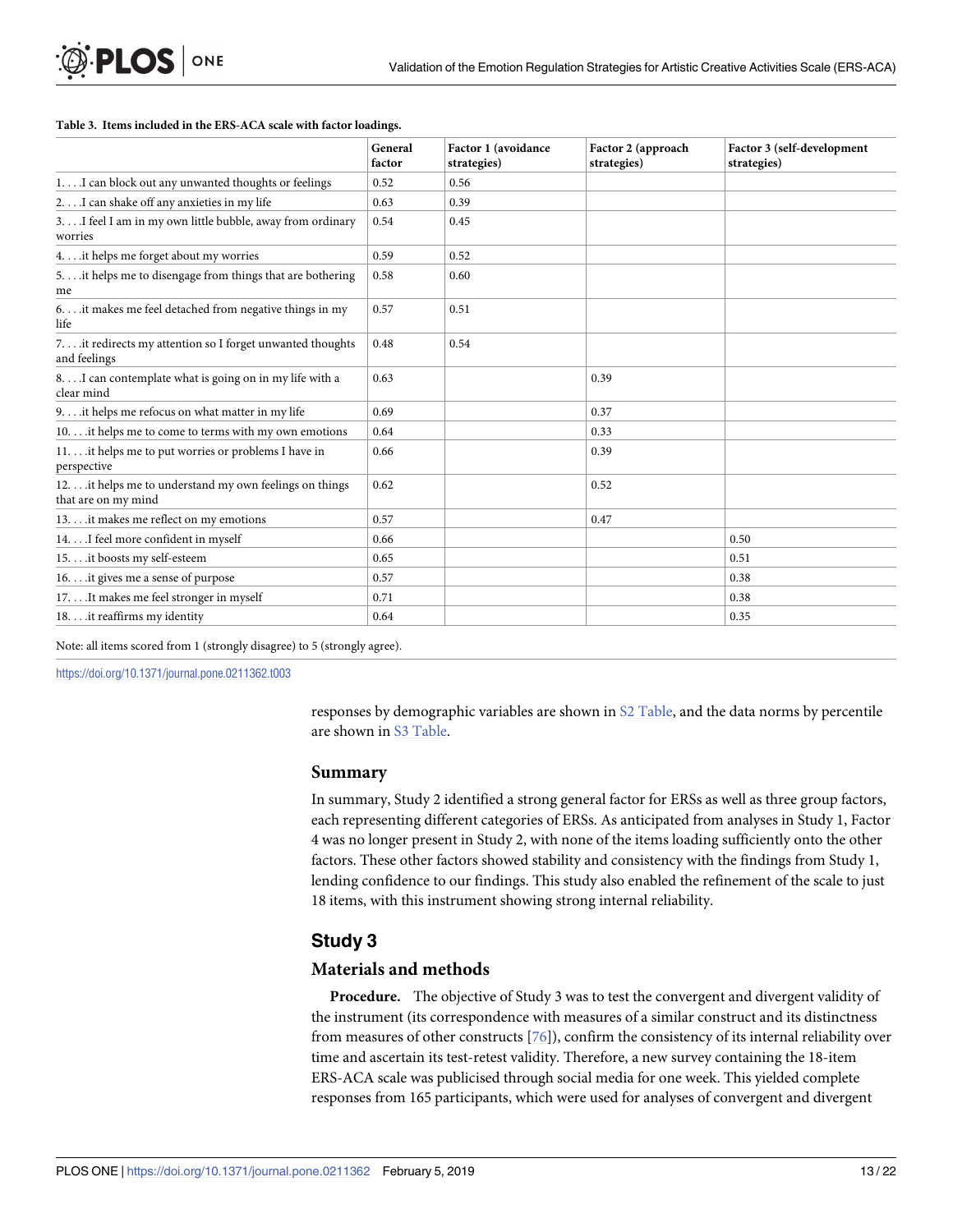<span id="page-13-0"></span>validity and correlation with related constructs. Of these, 119 participants then repeated the survey 2 weeks later, with their responses used for analyses of test-retest reliability. Participants in the baseline were 82.2% female. Participants had an average age of 46.3 years ( $SD = 12.2$ , range 23–71). In addition to answering the 18-item ERS-ACA scale, participants also responded to the subscales for 'diversion', 'discharge' and 'mental work' from the 21-item Brief Music in Mood Regulation Scale [\[61\]](#page-20-0); and the 13-item Healthy-Unhealthy Music Scale [\[62\]](#page-20-0). For the Brief Music in Mood Regulation Scale, we specifically only used these subscales as we did not consider the other subscales (entertainment, revival, strong sensations and solace) to be focusing specifically on ERSs but more on *tactics* (for 'entertainment' and 'revival') and broader experiences (for 'strong sensations'). For both the Health-Unhealthy Music scale and the Brief Music in Mood Regulation Scale, the word 'music' was modified to 'creative activity'. We also compared the performance of ERS-ACA with the 10-item Emotion Regulation Questionnaire (ERQ) which measures general emotion regulation strategies in daily life in order to identify whether ERS-ACA merely captured trait ERSs rather than state ERSs when engaging in creative activities [\[6\]](#page-18-0).

**Statistics.** Pearson's r correlation coefficients were used to explore the relationship between our ERS-ACA scale and the other related ERSs scales. Cronbach's alphas were computed for the scale at both time points to confirm the stability of internal consistency of the scale. For test-retest validity, correlations of participants' test scores at baseline and two-week follow-up were then computed using Pearson's r and Spearman's rho correlation coefficients, and the individual intra-class correlation coefficient (ICC) with a 2-way random model with absolute agreement was calculated [[77](#page-21-0)].

#### **Results**

*Convergent and divergent validity*: Factor 1 (avoidance strategies) demonstrated convergent validity with the 'diversion' subscale of the Brief Music in Mood Regulation Scale (B-MMRS), showing a large positive correlation (see [Table](#page-14-0) 4). Factor 1 also showed divergent validity with 'discharge' and 'mental work' subscales, with no significant associations present. Factor 2 (approach strategies) showed convergent validity with 'discharge' and in particular 'mental work' (for which there was a strong positive correlation). Factor 2 also showed a smallmedium correlation with diversion which was unexpected. Factor 3 showed medium correlations with all subscales of B-MMRS.

We also examined the correlation of ERS-ACA with the Healthy-Unhealthy Music Scale which touches on ERSs but in fact focuses on 'healthy' vs 'unhealthy' behavioural outcomes from the use of ERSs. All three ERS-ACA factors were positively associated with the 'healthy' subscale of the Health-Unhealthy Music Scale. However, neither Factor 2 nor Factor 3 (selfdevelopment strategies) were associated with the unhealthy subscale, and Factor 1 (avoidance) showed a weak inverse correlation with the unhealthy subscale (see [Table](#page-14-0) 4).

Finally, we compared ERS-ACA with the Emotion Regulation Questionnaire, which measures an individual's tendency to regulate their emotions in a particular way more broadly in their lives. There were only small associations between having a broad tendency to use 'cognitive reappraisal' in daily life with the use of Factors 2 and 3 when engaging in artistic creative activities. Having a broad tendency to use 'expressive suppression' was not associated with either Factors 1 or 2 but was negatively correlated with to a small degree with Factor 3.

*Reliability*: We tested the consistency of the internal reliability assessed in Study 2. At baseline, Cronbach's alphas for the whole scale and three factors were 0.90, 0.87, 0.89 and 0.86 respectively. At follow-up, they were consistently strong: 0.92, 0.90, 0.86 and 0.90 respectively. We also tested the test-retest validity of the scale (see [Table](#page-14-0) 5). Pearson's correlation coefficient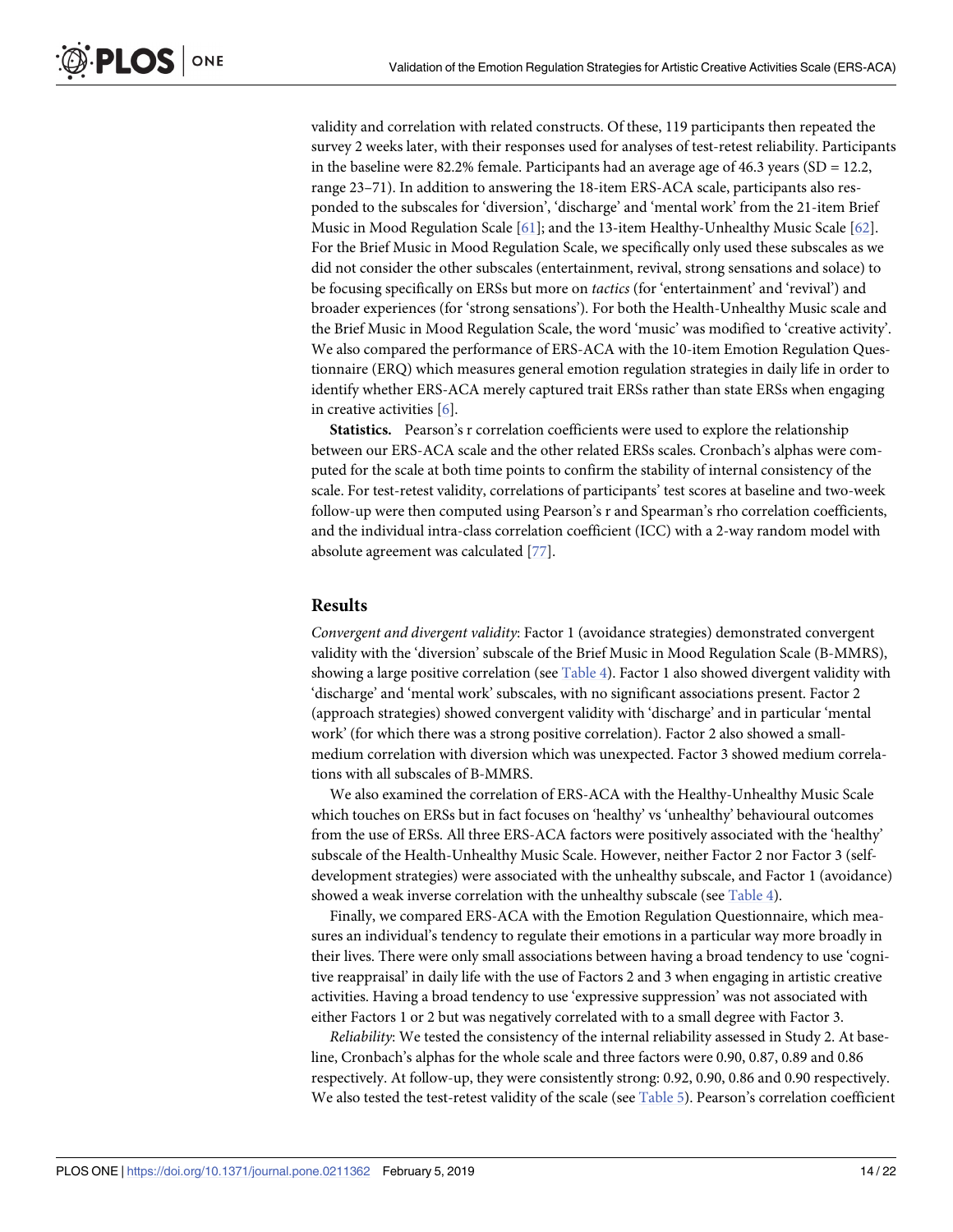|                                         | Factor 1:            | Factor 2:           | Factor 3:                   |
|-----------------------------------------|----------------------|---------------------|-----------------------------|
|                                         | Avoidance strategies | Approach strategies | Self-development strategies |
| Brief Music in Mood Regulation Scale    |                      |                     |                             |
| Diversion                               | $r = 0.56$           | $r = 0.36$          | $r = 0.41$                  |
|                                         | p < .001             | p < .001            | p < .001                    |
| Discharge                               | $r = 0.13$           | $r = 0.42$          | $r = 0.31$                  |
|                                         | $p = .097$           | p < .001            | p < .001                    |
| Mental work                             | $r = 0.12$           | $r = 0.71$          | $r = 0.49$                  |
|                                         | $p = .13$            | p < .001            | p < .001                    |
| Healthy-Unhealthy Music Scale           |                      |                     |                             |
| Healthy subscale                        | $r = 0.48$           | $r = 0.46$          | $r = 0.68$                  |
|                                         | p < .001             | p < .001            | p < .001                    |
| Unhealthy subscale                      | $r = -0.20$          | $r = 0.02$          | $r = -0.15$                 |
|                                         | $p = .011$           | $p = .76$           | $p = .066$                  |
| <b>Emotion Regulation Questionnaire</b> |                      |                     |                             |
| Cognitive reappraisal                   | $r = 0.04$           | $r = 0.27$          | $r = 0.24$                  |
|                                         | $p = .60$            | p < .001            | $p = .003$                  |
| Expressive suppression                  | $r = -0.16$          | $r = -0.15$         | $r = -0.27$                 |
|                                         | $p = .058$           | $p = .061$          | $p = .001$                  |

#### <span id="page-14-0"></span>**[Table](#page-13-0) 4. Pearson correlations from convergent and divergent validity tests.**

<https://doi.org/10.1371/journal.pone.0211362.t004>

showed a strong correlation ERS-ACA ratings at first measurement and the measurement two weeks later (r = 0.85, p *<* .001), and this was confirmed by Spearman's correlation coefficient  $(rho = 0.80, p = .001)$ . Our intra-class correlation coefficient for individual ratings for both the general factor and Factors 2 and 3 'good' (indicated by ICC 0.75–0.9), while Factor 1 was 'moderate' (ICC 0.5–0.75) [\[77\]](#page-21-0). These results all confirmed strong reliability properties of the scale.

#### **Summary**

Overall, the scale showed good convergent validity. Avoidance strategies (Factor 1) were strongly associated with the 'diversion' subscale of the Brief Music in Mood Regulation Scale (B-MMRS) but not associated with 'discharge or 'mental work'. This was as expected, given that 'diversion' is an ERS that involves avoidance, while 'discharge' and 'mental work' both involve addressing problems. This suggested that this factor performed exactly as expected in relation to the B-MMRS scale. Factor 2 (approach strategies) showed convergent validity with 'discharge' and 'mental work', which are both approach-focused. However, we found an unexpected correlation between approach strategies and the 'diversion' subscale. The explanation for this could lie in challenges with the B-MMRS scale itself. The scale validation of B-MMRS found that diversion and mental work showed large cross-loadings, suggesting a lack of discrimination within B-MMRS between these constructs. But it is overall promising that the ERS-ACA factors aligned with the relevant subscales of B-MMRS. Self-development strategies

| Tuble 31 Test Telest (allah) of the Little Heat search |                          |                           |                                                        |                                 |  |
|--------------------------------------------------------|--------------------------|---------------------------|--------------------------------------------------------|---------------------------------|--|
|                                                        | Pearson's<br>correlation | Spearman's<br>correlation | Individual intraclass correlation coefficient<br>(ICC) | 95% Confidence Interval<br>(CI) |  |
| General factor                                         | 0.85, p < .001           | 0.80, p < .001            | 0.83                                                   | $0.74 - 0.89$                   |  |
| Factor 1 (avoidance strategies)                        | $0.72$ , p $< .001$      | 0.69, p < .001            | 0.71                                                   | $0.60 - 0.80$                   |  |
| Factor 2 (approach strategies)                         | 0.80, p < .001           | 0.73, p < .001            | 0.80                                                   | $0.72 - 0.86$                   |  |
| Factor 3 (self-development<br>strategies)              | 0.82, p < .001           | 0.75, p < .001            | 0.81                                                   | $0.73 - 0.87$                   |  |

#### **[Table](#page-13-0) 5. Test-retest validity of the ERS-ACA scale.**

<https://doi.org/10.1371/journal.pone.0211362.t005>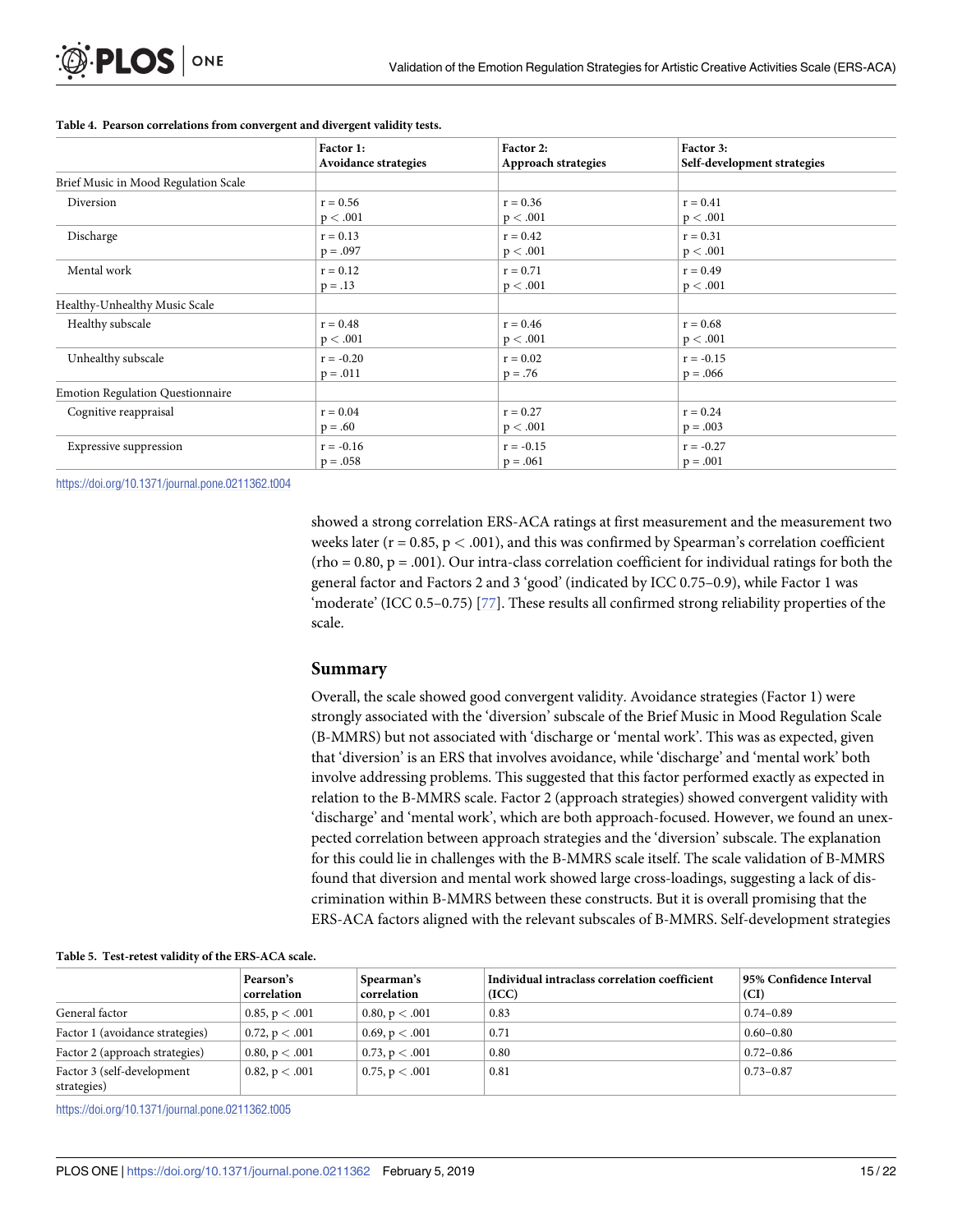<span id="page-15-0"></span>(Factor 3) correlated with all three factors from the B-MMRS. This could suggest that Factor 3 does not possess as strong convergent or divergent properties. However, we made no a priori hypotheses for the performance of Factor 3 as much less research has been undertaken on selfdevelopment strategies, as outlined in our literature review. As such, there was no existing scale that we felt was adequate to test the convergent or divergent validity of Factor 3.

Our construct validity tests with the Healthy-Unhealthy Music Scale confirmed approach and self-development strategies as correlating with the 'Healthy' subscale, which was as expected given previous literature identifying cognitively-focused strategies as 'adaptive' [[78](#page-21-0)]. These results are discussed further in the general discussion below.

We also tested whether ERS-ACA was merely measuring trait ERS through using the Emotion Regulation Questionnaire. However, we found only weak associations with trait ERSs, suggesting that when completing ERS-ACA in relation to their responses to creative activities, individuals do not merely report broader emotion regulation strategies in daily life. Finally, the scale also showed comparably strong alphas in its testing in Study 3 as well as good intraclass correlation over a two-week test-retest period.

In summary, Study 3 confirmed that the ERS-ACA scale performs as expected against existing measures, exhibiting good convergent and divergent validity. It also shows strong performance in tests of internal reliability and test-retest validity.

## **General discussion**

This paper has reported the development and validation of a novel instrument to measure ERSs when engaging in artistic creative activities. Drawing on a pilot data set ( $n = 740$ ), a large data sample ( $n = 47,924$ ) and a re-testing data set ( $n = 165$ ), the construct was found to be best described by three different factors in addition to one general factor. The scale possesses high internal reliability and consistency of reliability, good convergent and divergent validity, clear construct validity, and strong test-retest reliability. The overall scale along with instructions for use and scoring is presented in S1 [File](#page-17-0).

The development of this scale was started from the Grossian standpoint that there are potentially limitless numbers of ERSs [[23](#page-18-0)]. However, how these strategies group when undertaking artistic creative activities was considered. The analysis suggests three main factors. The first two of these can be categorised as 'avoidance strategies' (such as distraction, suppression and detachment) and 'approach strategies' (such as acceptance, reappraisal and problem solving). These two factors do not align with the 'antecedent/cognitive vs response' focused groupings proposed in Gross' process model [[23](#page-18-0)]. In Gross' model, distraction and reappraisal are both grouped as 'antecedent' yet they loaded onto separate factors in our analysis. They also do not align with the 'explicit vs implicit' model [\[31,32\]](#page-19-0), as suppression and reappraisal are both 'explicit' yet loaded separately in our analyses. However, our factor structure does have construct similarities to the 'adaptive vs maladaptive' model [\[78\]](#page-21-0). A clear distinction can be seen between the two first factors in distinguishing between those that avoid compared with those that address. It is likely that different neural networks of emotion regulation underlie the distinction that was found through the factor analysis. Indeed, Dörfel et al. have found that detachment, distraction and suppression (which all were included in the category of 'avoidance strategies') increase brain activation in the same regions of the right fronto-parietal network, reducing activation of the left amygdala, while reinterpretation (which was included in the category of 'approach strategies') involves different neural networks [\[79\]](#page-21-0). However, despite the construct similarities, the use of these terms 'adaptive' and 'maladaptive' is not proposed here for two reasons. First, literature discussed earlier suggests that their effects are not so clearly distinguishable as better or worse for health [[78](#page-21-0)]. Further, as part of our convergent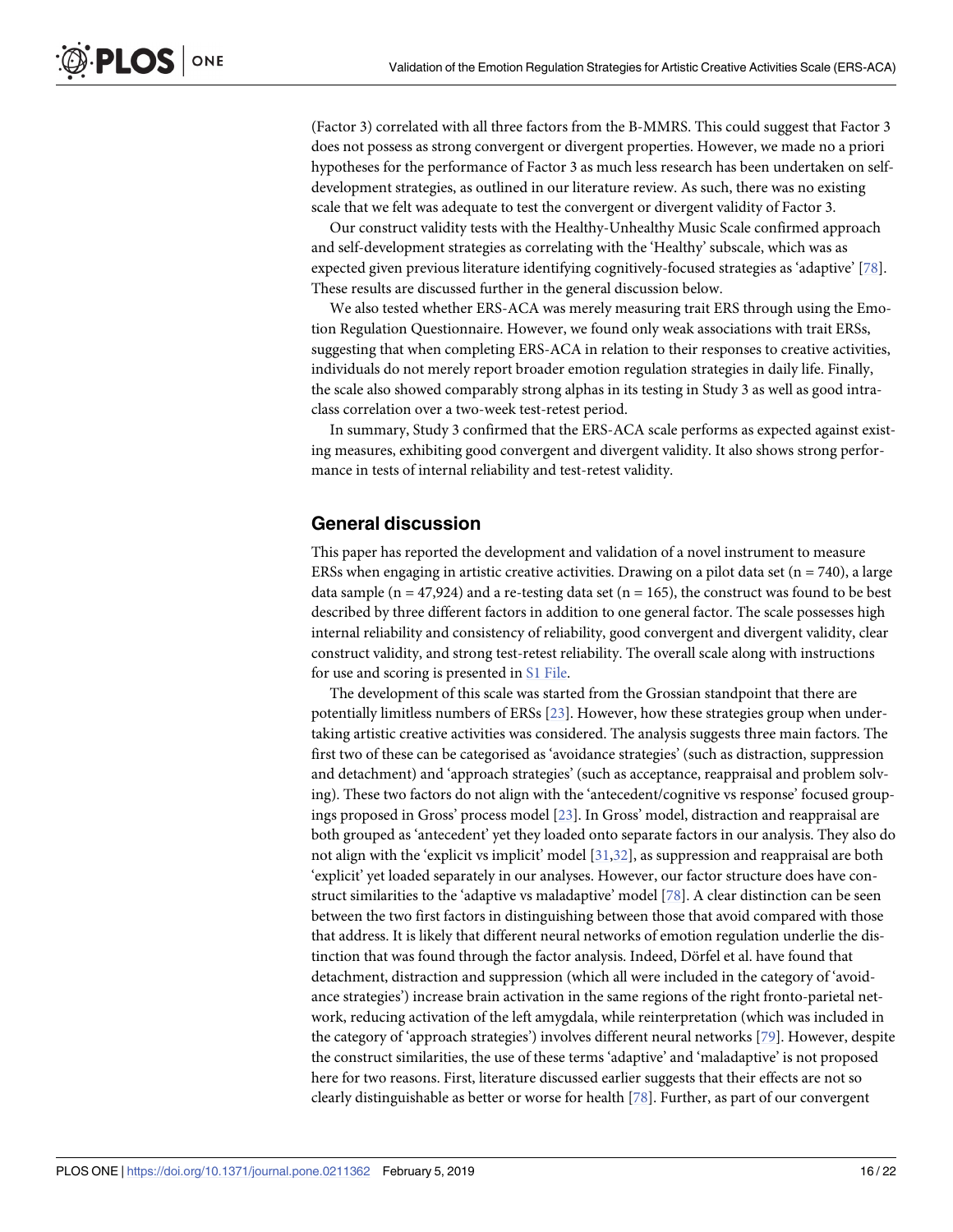<span id="page-16-0"></span>validity testing, we compared our subscales with the subscales of the Healthy-Unhealthy Music Scale. This scale touches on ERSs but in fact focuses on behavioural outcomes from the use of ERSs (for example 'I feel happier after playing or listening to music' and 'Music leads me to do thing I shouldn't do'). Our analyses showed that all three ERS-ACA subscales correlated with medium-large effect sizes with the 'healthy' subscale. This suggests that whatever ERSs are being employed (whether avoidance, approach or self-development), they are linked with positive 'healthy' behavioural outcomes, supporting previous research showing that the successful implementation of strategies (regardless of what they are) is associated with better mental health [\[30\]](#page-19-0). Further, it is notable that the only subscale of ERS-ACA to correlate with the 'unhealthy' subscale of the Healthy-Unhealthy Music Scale is the 'avoidance' subscale, which could be seen as 'maladaptive' but in fact has a negative correlation with 'unhealthy'. This confirms that even for 'avoidance' behaviours when taking part in artistic creative activities, there are no 'unhealthy' outcomes from the use of these ERSs.

The third factor specifically focused on self-development, including self-identity, selfesteem and agency. This factor expands on many common models of ERSs by considering emotion regulation as something that happens in the context of an individual's own adaptation, agency and relationship with the wider world around them [\[35\]](#page-19-0). Drawing on theories of embodied cognition, this approach suggests that perceiving oneself as strong, confident and able increases one's abilities to regulate their emotions. Interestingly, our correlation analyses with the Emotion Regulation Questionnaire about broad daily habits showed people who made greater use of this 'self-development strategies' when engaging in artistic creative activities were more likely to use cognitive reappraisal strategies in their daily lives (such as rationalising stressful situations and trying to rethink their approach to negative events) and less likely to suppress their emotions (such as by keeping emotions to themselves).

This study had a number of strengths, including its multi-stage development process including initial, exploratory and confirmatory factor analysis, its multiple testing of reliability (including convergent and divergent validity, construct validity, internal reliability and testretest validity), and its use of large sample sizes (totalling 48,829 participants overall). However, it also had some limitations. First, in using this scale, it is important to note that our development approach was theory-driven. A contrasting approach that was less theory driven could have yielded a different model, but a theory-driven approach was felt to be most appropriate as it drew on existing literature and proposed strategies that have been tested in previous studies. Further, in undertaking this study, we assessed whether specific artistic creative activities can lead to the engagement of specific ERSs. We did not specify a situation that participants needed to consider nor did we experimentally manipulate emotions. Consequently, while we have been able to validate a new measure of ERSs in relation to artistic creative activities, it remains unknown how people employ these specific ERSs in the context of different emotional situations. Research has suggested that the type of situation can dictate the type of ERS employed (for example low-intensity stimuli leading to a tendency to reappraise but highintensity stimuli leading to a tendency to distract) [[80](#page-21-0)], so this remains an important research question for future studies. Relatedly, this study involved a general healthy sample rather than a clinical sample. Further research using this measure in studies of particular participant groups such as people with diagnosed mental health conditions would help to develop our understanding of emotion regulation through creative activities. Additionally, the samples in this study were predominantly White British. It would be interesting to test this scale in broader samples to test its wider contextual applicability. The gender balance also varied across the studies, so future studies may want to consider more closely the differential emotional response of men and women to creative activities. Finally, in this study we focused specifically on validating the scale for use in relation to artistic creative activities broadly. Future studies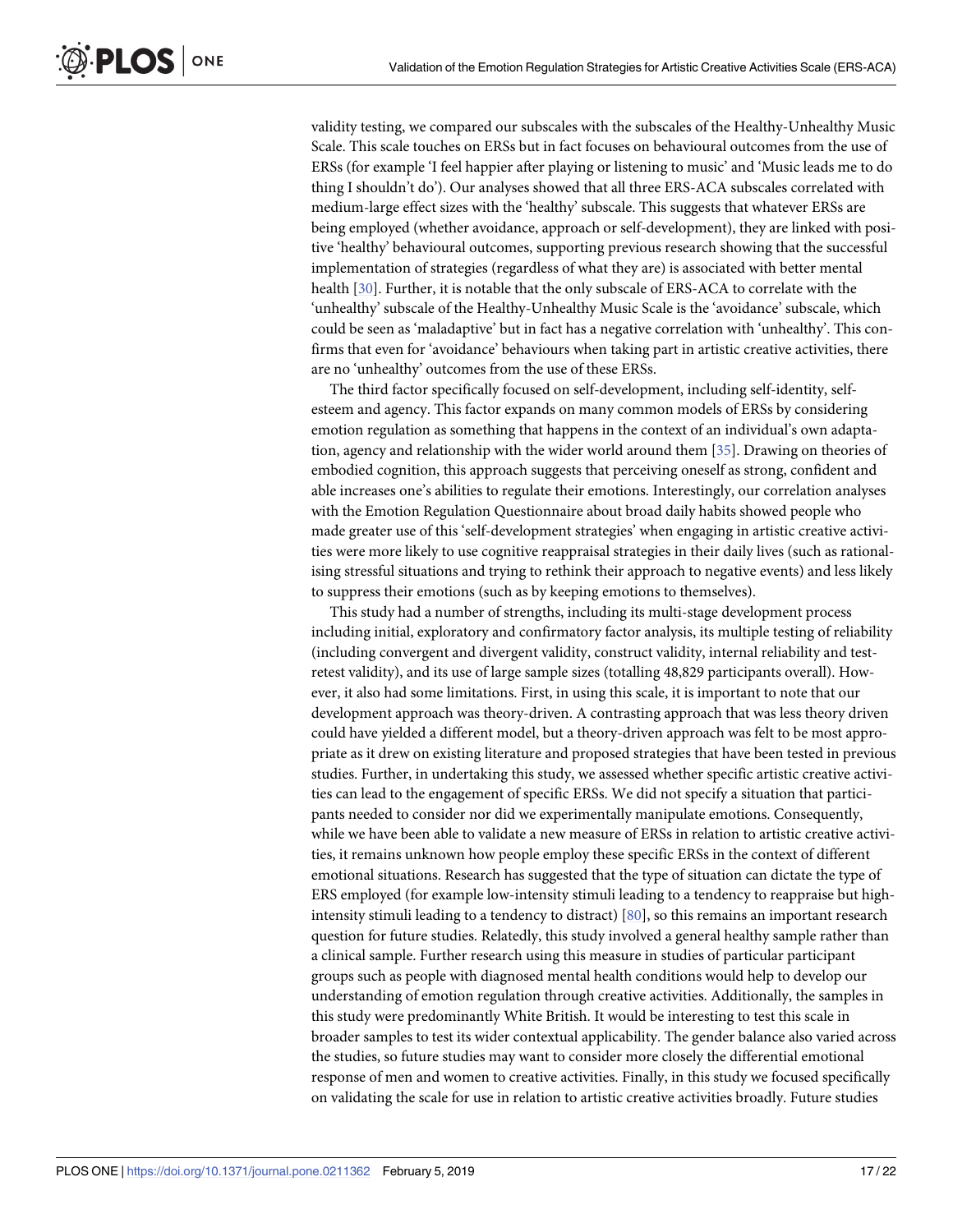<span id="page-17-0"></span>might also like to use this scale to explore further the potential differences in ERSs when the same individuals engage in different artistic creative activities.

In conclusion, artistic creative activities appear to affect our emotions via a number of ERSs that can be broadly classified into three categories: avoidance, approach and self-development. Emotion regulation is increasingly considered a central component of mental health given that it drives individuals' abilities to manage their emotional experiences and adapt to daily life, and has been shown to influences a number of mental health conditions [\[81\]](#page-21-0). The development and validation of the ERS-ACA scale should support further research into the use of these ERSs when engaging in artistic creative activities and enhance our understanding about how these activities affect mental health.

## **Supporting information**

**S1 [Table.](http://www.plosone.org/article/fetchSingleRepresentation.action?uri=info:doi/10.1371/journal.pone.0211362.s001) Questions included in Study 1 and 2.** (DOCX)

**S2 [Table.](http://www.plosone.org/article/fetchSingleRepresentation.action?uri=info:doi/10.1371/journal.pone.0211362.s002) Normative values for factor responses (means and standard deviations).** (DOCX)

**S3 [Table.](http://www.plosone.org/article/fetchSingleRepresentation.action?uri=info:doi/10.1371/journal.pone.0211362.s003) Data norms for all factors.** (DOCX)

**S1 [File.](http://www.plosone.org/article/fetchSingleRepresentation.action?uri=info:doi/10.1371/journal.pone.0211362.s004) The ERSCA scale.** (DOCX)

## **Acknowledgments**

The authors would like to thank the BBC for its role in the online delivery of the Great British Creativity Test and for promoting the study, in particular Stephen James-Yeoman, Mike Orwell and Peter Harvey.

### **Author Contributions**

**Conceptualization:** Daisy Fancourt, Claire Garnett, Neta Spiro, Robert West, Daniel Müllensiefen.

Formal analysis: Daisy Fancourt, Daniel Müllensiefen.

**Investigation:** Daisy Fancourt, Claire Garnett, Neta Spiro.

**Methodology:** Daisy Fancourt, Claire Garnett, Neta Spiro, Robert West.

**Project administration:** Daisy Fancourt.

**Writing – original draft:** Daisy Fancourt.

**Writing – review & editing:** Daisy Fancourt, Claire Garnett, Neta Spiro, Robert West, Daniel Müllensiefen.

#### **References**

- **[1](#page-1-0).** Juslin PPN, Sloboda PJ, editors. Handbook of Music and Emotion: Theory, Research, Applications. Oxford; New York: OUP Oxford; 2009.
- **2.** APPG. Creative Health: The Arts for Health and Wellbeing [Internet]. London: All -Party Parliamentary Group on Arts, Health and Wellbeing; 2017. Available: [http://www.artshealthandwellbeing.org.uk/appg](http://www.artshealthandwellbeing.org.uk/appg-inquiry/)[inquiry/](http://www.artshealthandwellbeing.org.uk/appg-inquiry/)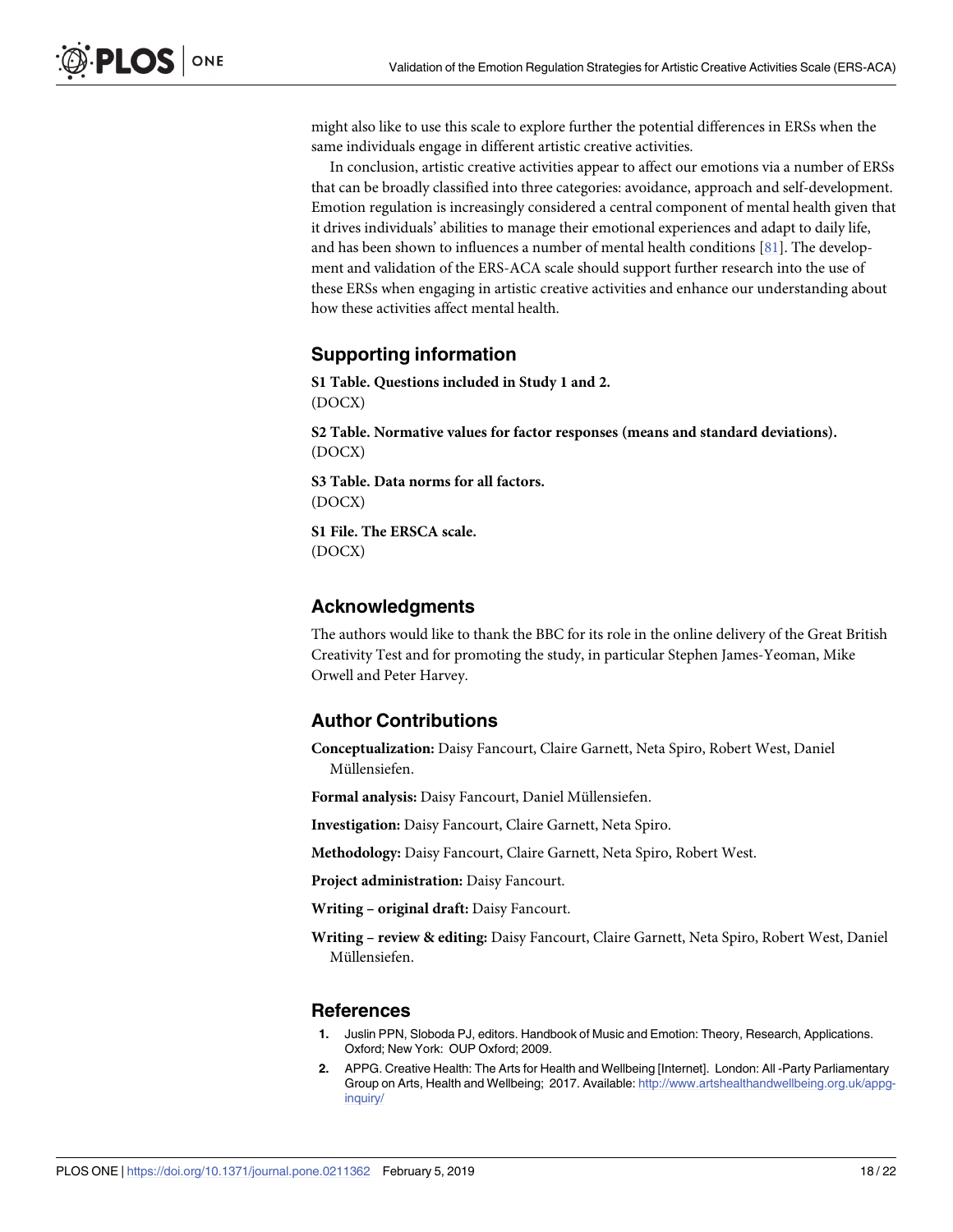- <span id="page-18-0"></span>**3.** Soga M, Gaston KJ, Yamaura Y. Gardening is beneficial for health: A meta-analysis. Prev Med Rep. 2017; 5: 92–99. <https://doi.org/10.1016/j.pmedr.2016.11.007> PMID: [27981022](http://www.ncbi.nlm.nih.gov/pubmed/27981022)
- **[4](#page-1-0).** Fancourt D. Arts in Health: Designing and researching interventions. Oxford, New York: Oxford University Press; 2017.
- **[5](#page-1-0).** The Functions of Music for Affect Regulation—Annelies van Goethem, John Sloboda, 2011 [Internet]. [cited 13 Jun 2018]. Available: <http://journals.sagepub.com/doi/abs/10.1177/102986491101500205>
- **[6](#page-1-0).** Gross JJ, John OP. Individual differences in two emotion regulation processes: implications for affect, relationships, and well-being. J Pers Soc Psychol. 2003; 85: 348–362. PMID: [12916575](http://www.ncbi.nlm.nih.gov/pubmed/12916575)
- **[7](#page-1-0).** Vastfjall D, Juslin PN, Hartig T. Music, subjective wellbeing, and health: the role of everyday emotions. In: MacDonald R, Kreutz G, Mitchell L, editors. Music, Health, and Wellbeing. Oxford University Press; 2013.
- **[8](#page-1-0).** Juslin PN. From everyday emotions to aesthetic emotions: Towards a unified theory of musical emotions. Phys Life Rev. 2013; 10: 235–266. <https://doi.org/10.1016/j.plrev.2013.05.008> PMID: [23769678](http://www.ncbi.nlm.nih.gov/pubmed/23769678)
- **[9](#page-1-0).** Williams E, Dingle GA, Clift S. A systematic review of mental health and wellbeing outcomes of group singing for adults with a mental health condition. Eur J Public Health. [https://doi.org/10.1093/eurpub/](https://doi.org/10.1093/eurpub/cky115) [cky115](https://doi.org/10.1093/eurpub/cky115) PMID: [29982515](http://www.ncbi.nlm.nih.gov/pubmed/29982515)
- **10.** Fancourt D, Perkins R, Ascenso S, Atkins L, Kilfeather S, Carvalho LA, et al. Group drumming modulates cytokine activity in mental health service users: a preliminary study. Psychother Psychosom. 2016; 85: 53–55. <https://doi.org/10.1159/000431257> PMID: [26610172](http://www.ncbi.nlm.nih.gov/pubmed/26610172)
- **11.** Fancourt D, Perkins R, Ascenso S, Carvalho LA, Steptoe A, Williamon A. Effects of Group Drumming Interventions on Anxiety, Depression, Social Resilience and Inflammatory Immune Response among Mental Health Service Users. PLOS ONE. 2016; 11: e0151136. [https://doi.org/10.1371/journal.pone.](https://doi.org/10.1371/journal.pone.0151136) [0151136](https://doi.org/10.1371/journal.pone.0151136) PMID: [26974430](http://www.ncbi.nlm.nih.gov/pubmed/26974430)
- **12.** Lith TV, Schofield MJ, Fenner P. Identifying the evidence-base for art-based practices and their potential benefit for mental health recovery: A critical review. Disabil Rehabil. 2013; 35: 1309–1323. [https://](https://doi.org/10.3109/09638288.2012.732188) [doi.org/10.3109/09638288.2012.732188](https://doi.org/10.3109/09638288.2012.732188) PMID: [23116320](http://www.ncbi.nlm.nih.gov/pubmed/23116320)
- **13.** Leckey J. The therapeutic effectiveness of creative activities on mental well-being: a systematic review of the literature. J Psychiatr Ment Health Nurs. 2011; 18: 501–509. [https://doi.org/10.1111/j.1365-2850.](https://doi.org/10.1111/j.1365-2850.2011.01693.x) [2011.01693.x](https://doi.org/10.1111/j.1365-2850.2011.01693.x) PMID: [21749556](http://www.ncbi.nlm.nih.gov/pubmed/21749556)
- **14.** Williams E, Dingle GA, Jetten J, Rowan C. Identification with arts-based groups improves mental wellbeing in adults with chronic mental health conditions. J Appl Soc Psychol. 0. [https://doi.org/10.1111/](https://doi.org/10.1111/jasp.12561) [jasp.12561](https://doi.org/10.1111/jasp.12561)
- **15.** Maratos A, Gold C, Wang X, Crawford M. Music therapy for depression. Cochrane Database of Systematic Reviews. John Wiley & Sons, Ltd; 2008. Available: [http://onlinelibrary.wiley.com/doi/10.1002/](http://onlinelibrary.wiley.com/doi/10.1002/14651858.CD004517.pub2/abstract) [14651858.CD004517.pub2/abstract](http://onlinelibrary.wiley.com/doi/10.1002/14651858.CD004517.pub2/abstract)
- **[16](#page-1-0).** Leubner D, Hinterberger T. Reviewing the Effectiveness of Music Interventions in Treating Depression. Front Psychol. 2017; 8. <https://doi.org/10.3389/fpsyg.2017.01109> PMID: [28736539](http://www.ncbi.nlm.nih.gov/pubmed/28736539)
- **[17](#page-1-0).** Jensen A, Bonde L. The use of arts interventions for mental health and wellbeing in health settings. Perspect Public Health. 2018; 138: 209–214. <https://doi.org/10.1177/1757913918772602> PMID: [29708025](http://www.ncbi.nlm.nih.gov/pubmed/29708025)
- **18.** Bungay H, Clift S. Arts on Prescription: A review of practice in the UK. Perspect Public Health. 2010; 130: 277–281. <https://doi.org/10.1177/1757913910384050> PMID: [21213564](http://www.ncbi.nlm.nih.gov/pubmed/21213564)
- **[19](#page-1-0).** Jensen A, Stickley T, Torrissen W, Stigmar K. Arts on prescription in Scandinavia: a review of current practice and future possibilities. Perspect Public Health. 2016; 1757913916676853. [https://doi.org/10.](https://doi.org/10.1177/1757913916676853) [1177/1757913916676853](https://doi.org/10.1177/1757913916676853) PMID: [27852837](http://www.ncbi.nlm.nih.gov/pubmed/27852837)
- **[20](#page-1-0).** Freud S. Inhibitions, Symptoms And Anxiety [Internet]. London: Hogarth Press; 1949. Available: <https://archive.org/details/in.ernet.dli.2015.470005>
- **[21](#page-1-0).** Lazarus RS, Folkman S. Stress, appraisal, and coping. Springer Pub. Co.; 1984.
- **[22](#page-1-0).** Gross JJ. The emerging field of emotion regulation: An integrative review. Rev Gen Psychol. 1998; 2: 271–299. <https://doi.org/10.1037/1089-2680.2.3.271>
- **[23](#page-1-0).** Gross JJ. Emotion Regulation in Adulthood: Timing Is Everything. Curr Dir Psychol Sci. 2001; 10: 214– 219. <https://doi.org/10.1111/1467-8721.00152>
- **[24](#page-2-0).** Gross JJ, Thompson RA. Emotion Regulation: Conceptual Foundations. Handbook of emotion regulation. New York, NY, US: Guilford Press; 2007. pp. 3–24.
- **[25](#page-2-0).** Guendelman S, Medeiros S, Rampes H. Mindfulness and Emotion Regulation: Insights from Neurobiological, Psychological, and Clinical Studies. Front Psychol. 2017; 8. [https://doi.org/10.3389/fpsyg.2017.](https://doi.org/10.3389/fpsyg.2017.00220) [00220](https://doi.org/10.3389/fpsyg.2017.00220) PMID: [28321194](http://www.ncbi.nlm.nih.gov/pubmed/28321194)
- **[26](#page-2-0).** Neumann R, Förster J, Strack F. Motor compatibility: The bidirectional link between behavior and evaluation. The psychology of evaluation: Affective processes in cognition and emotion. Mahwah, NJ, US: Lawrence Erlbaum Associates Publishers; 2003. pp. 371–391.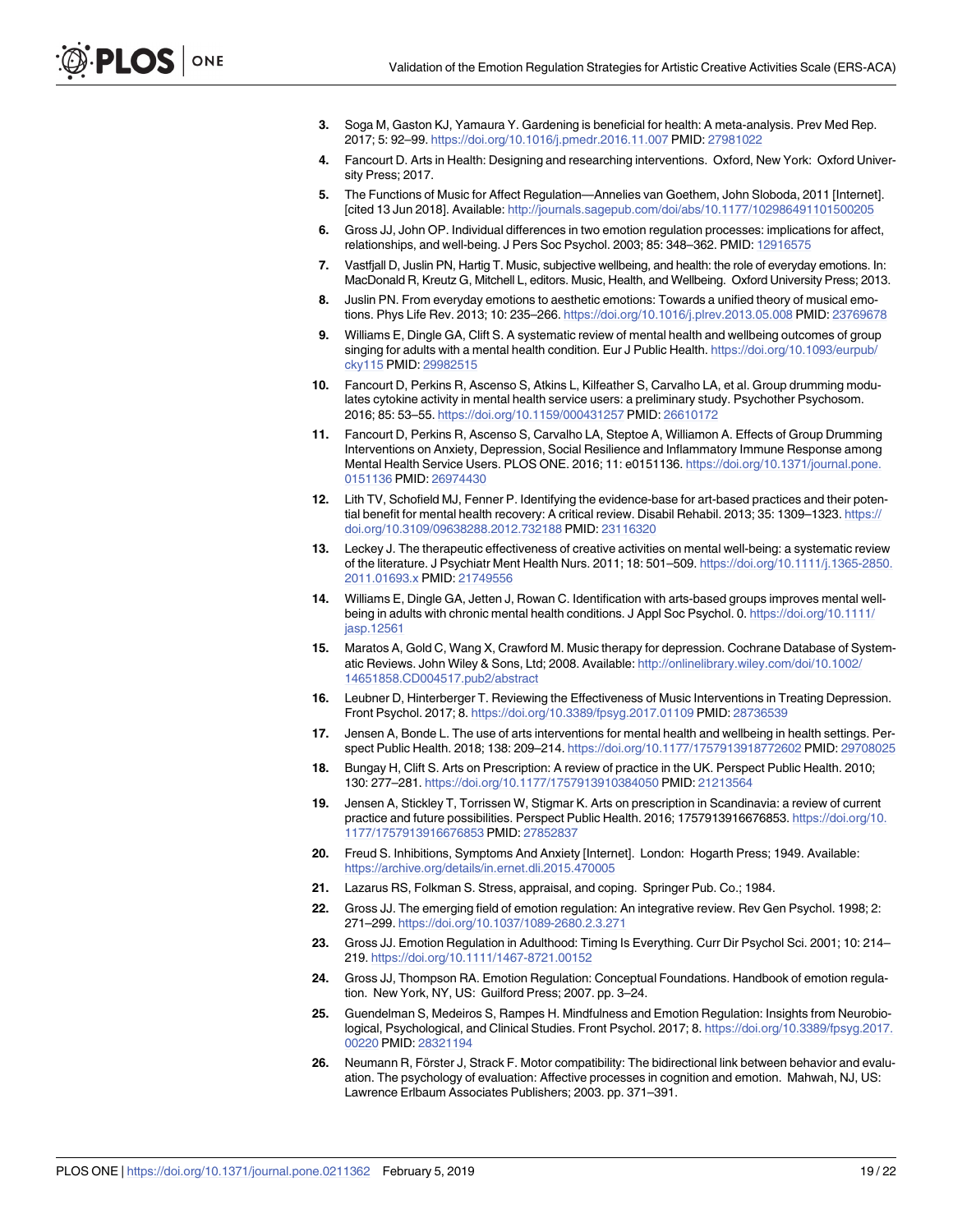- <span id="page-19-0"></span>**[27](#page-2-0).** Okon-Singer H, Hendler T, Pessoa L, Shackman AJ. The neurobiology of emotion-cognition interactions: fundamental questions and strategies for future research. Front Hum Neurosci. 2015; 9: 58. <https://doi.org/10.3389/fnhum.2015.00058> PMID: [25774129](http://www.ncbi.nlm.nih.gov/pubmed/25774129)
- **[28](#page-2-0).** Aldao A, Nolen-Hoeksema S, Schweizer S. Emotion-regulation strategies across psychopathology: A meta-analytic review. Clin Psychol Rev. 2010; 30: 217–237. <https://doi.org/10.1016/j.cpr.2009.11.004> PMID: [20015584](http://www.ncbi.nlm.nih.gov/pubmed/20015584)
- **[29](#page-2-0).** McRae K, Misra S, Prasad AK, Pereira SC, Gross JJ. Bottom-up and top-down emotion generation: implications for emotion regulation. Soc Cogn Affect Neurosci. 2012; 7: 253–262. [https://doi.org/10.](https://doi.org/10.1093/scan/nsq103) [1093/scan/nsq103](https://doi.org/10.1093/scan/nsq103) PMID: [21296865](http://www.ncbi.nlm.nih.gov/pubmed/21296865)
- **[30](#page-2-0).** Kashdan TB, Goodman FR, Machell KA, Kleiman EM, Monfort SS, Ciarrochi J, et al. A contextual approach to experiential avoidance and social anxiety: evidence from an experimental interaction and daily interactions of people with social anxiety disorder. Emot Wash DC. 2014; 14: 769–781. [https://doi.](https://doi.org/10.1037/a0035935) [org/10.1037/a0035935](https://doi.org/10.1037/a0035935) PMID: [24749634](http://www.ncbi.nlm.nih.gov/pubmed/24749634)
- **[31](#page-2-0).** Gyurak A, Gross JJ, Etkin A. Explicit and Implicit Emotion Regulation: A Dual-Process Framework. Cogn Emot. 2011; 25: 400–412. <https://doi.org/10.1080/02699931.2010.544160> PMID: [21432682](http://www.ncbi.nlm.nih.gov/pubmed/21432682)
- **[32](#page-2-0).** Braunstein LM, Gross JJ, Ochsner KN. Explicit and implicit emotion regulation: a multi-level framework. Soc Cogn Affect Neurosci. 2017; 12: 1545–1557. <https://doi.org/10.1093/scan/nsx096> PMID: [28981910](http://www.ncbi.nlm.nih.gov/pubmed/28981910)
- **[33](#page-3-0).** Koole SL. The psychology of emotion regulation: An integrative review. Cogn Emot. 2009; 23: 4–41. <https://doi.org/10.1080/02699930802619031>
- **[34](#page-3-0).** Chiesa A, Serretti A, Jakobsen JC. Mindfulness: top-down or bottom-up emotion regulation strategy? Clin Psychol Rev. 2013; 33: 82–96. <https://doi.org/10.1016/j.cpr.2012.10.006> PMID: [23142788](http://www.ncbi.nlm.nih.gov/pubmed/23142788)
- **[35](#page-3-0).** Colombetti G. The Feeling Body: Affective Science Meets the Enactive Mind [Internet]. MIT Press; 2014. Available: <https://www.amazon.co.uk/Feeling-Body-Affective-Science-Enactive/dp/0262019957>
- **[36](#page-3-0).** Alessandri G, Vecchione M, Caprara GV. Assessment of Regulatory Emotional Self-Efficacy Beliefs: A Review of the Status of the Art and Some Suggestions to Move the Field Forward. J Psychoeduc Assess. 2015; 33: 24–32. <https://doi.org/10.1177/0734282914550382>
- **[37](#page-3-0).** Peña-Sarrionandia A, Mikolajczak M, Gross JJ. Integrating emotion regulation and emotional intelligence traditions: a meta-analysis. Front Psychol. 2015; 6. <https://doi.org/10.3389/fpsyg.2015.00160> PMID: [25759676](http://www.ncbi.nlm.nih.gov/pubmed/25759676)
- **[38](#page-3-0).** Runco MA, Jaeger GJ. The standard definition of creativity. Creat Res J. 2012; 24: 92–96.
- **[39](#page-3-0).** Rhodes M. An analysis of creativity. Phi Delta Kappan. 1961; 42: 305–310.
- **[40](#page-4-0).** Runco MA. Implicit theories. In: Pritzker MA, Pritzker SR, Pritzker S, Runco MA, editors. Encyclopedia of creativity. Elsevier; 1999.
- **[41](#page-4-0).** Dreu MJ de, Wilk ASD van der, Poppe E, Kwakkel G, Wegen EEH van. Rehabilitation, exercise therapy and music in patients with Parkinson's disease: a meta-analysis of the effects of music-based movement therapy on walking ability, balance and quality of life. Parkinsonism Relat Disord. 2012; 18: S114– S119. [https://doi.org/10.1016/S1353-8020\(11\)70036-0](https://doi.org/10.1016/S1353-8020(11)70036-0) PMID: [22166406](http://www.ncbi.nlm.nih.gov/pubmed/22166406)
- **[42](#page-4-0).** Baas M, De Dreu CKW, Nijstad BA. A meta-analysis of 25 years of mood-creativity research: hedonic tone, activation, or regulatory focus? Psychol Bull. 2008; 134: 779–806. [https://doi.org/10.1037/](https://doi.org/10.1037/a0012815) [a0012815](https://doi.org/10.1037/a0012815) PMID: [18954157](http://www.ncbi.nlm.nih.gov/pubmed/18954157)
- **[43](#page-4-0).** Conner TS, Silvia PJ. Creative days: A daily diary study of emotion, personality, and everyday creativity. Psychol Aesthet Creat Arts. 2015; 9: 463–470. <https://doi.org/10.1037/aca0000022>
- **[44](#page-4-0).** De Dreu CKW, Baas M, Nijstad BA. Hedonic tone and activation level in the mood-creativity link: toward a dual pathway to creativity model. J Pers Soc Psychol. 2008; 94: 739–756. [https://doi.org/10.1037/](https://doi.org/10.1037/0022-3514.94.5.739) [0022-3514.94.5.739](https://doi.org/10.1037/0022-3514.94.5.739) PMID: [18444736](http://www.ncbi.nlm.nih.gov/pubmed/18444736)
- **[45](#page-4-0).** Ivcevic Z, Brackett MA. Predicting creativity: Interactive effects of openness to experience and emotion regulation ability. Psychol Aesthet Creat Arts. 2015; 9: 480.
- **[46](#page-4-0).** Dalebroux A, Goldstein TR, Winner E. Short-term mood repair through art-making: Positive emotion is more effective than venting. Motiv Emot. 2008; 32: 288–295. [https://doi.org/10.1007/s11031-008-9105-](https://doi.org/10.1007/s11031-008-9105-1) [1](https://doi.org/10.1007/s11031-008-9105-1)
- **47.** Hoffmann J, Russ S. Pretend play, creativity, and emotion regulation in children. Psychol Aesthet Creat Arts. 2012; 6: 175–184. <https://doi.org/10.1037/a0026299>
- **[48](#page-4-0).** Thoma MV, Ryf S, Mohiyeddini C, Ehlert U, Nater UM. Emotion regulation through listening to music in everyday situations. Cogn Emot. 2012; 26: 550–560. <https://doi.org/10.1080/02699931.2011.595390> PMID: [21902567](http://www.ncbi.nlm.nih.gov/pubmed/21902567)
- **[49](#page-4-0).** Glăveanu VP. Revisiting the "Art Bias" in Lay Conceptions of Creativity. Creat Res J. 2014; 26: 11–20. <https://doi.org/10.1080/10400419.2014.873656>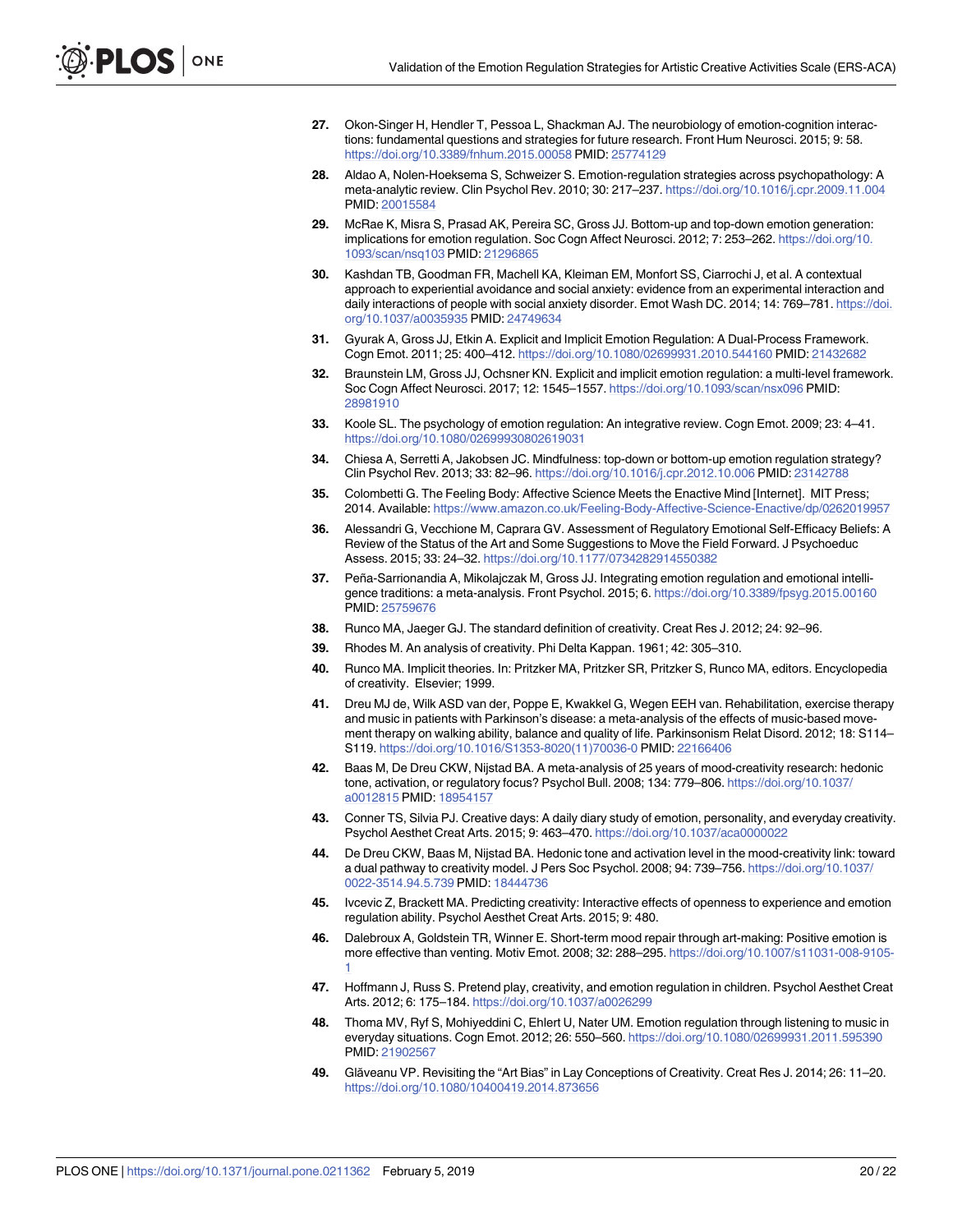- <span id="page-20-0"></span>**[50](#page-4-0).** Hocevar D. The Development of the Creative Behavior Inventory (CBI) [Internet]. 1979. Available: <https://eric.ed.gov/?id=ED170350>
- **[51](#page-4-0).** Buchanan A, Flouri E, Ten Brinke J. Emotional and behavioural problems in childhood and distress in adult life: risk and protective factors. Aust N Z J Psychiatry. 2002; 36: 521–527. [https://doi.org/10.1046/](https://doi.org/10.1046/j.1440-1614.2002.01048.x) [j.1440-1614.2002.01048.x](https://doi.org/10.1046/j.1440-1614.2002.01048.x) PMID: [12169153](http://www.ncbi.nlm.nih.gov/pubmed/12169153)
- **52.** Schulz J, Sundin J, Leask S, Done DJ. Risk of Adult Schizophrenia and Its Relationship to Childhood IQ in the 1958 British Birth Cohort. Schizophr Bull. 2014; 40: 143–151. [https://doi.org/10.1093/schbul/](https://doi.org/10.1093/schbul/sbs157) [sbs157](https://doi.org/10.1093/schbul/sbs157) PMID: [23277615](http://www.ncbi.nlm.nih.gov/pubmed/23277615)
- **53.** Maggs JL, Patrick ME, Feinstein L. Childhood and adolescent predictors of alcohol use and problems in adolescence and adulthood in the National Child Development Study. Addiction. 2008; 103: 7–22. <https://doi.org/10.1111/j.1360-0443.2008.02173.x> PMID: [18426537](http://www.ncbi.nlm.nih.gov/pubmed/18426537)
- **[54](#page-4-0).** Fancourt D, Steptoe A. Effects of creativity on social and behavioral adjustment in 7-to 11-year-old children. Ann N Y Acad Sci. 2018;
- **[55](#page-4-0).** John-Steiner V. Creative Engagement Across the Lifespan. In: Glaveanu V, Gillespie A, Valsiner J, editors. Rethinking Creativity: Contributions from Social and Cultural Psychology—Google Books. New York: Routledge; 2015. Available: [https://books.google.co.uk/books?id=ySMWBAAAQBAJ&printsec=](https://books.google.co.uk/books?id=ySMWBAAAQBAJ&printsec=frontcover&dq=rethinking+creativity+gillespie&hl=en&sa=X&ved=0ahUKEwjO9qHtttrYAhVkD8AKHbwSB8MQ6AEIKTAA#v=onepage&q=rethinking%20creativity%20gillespie&f=false) [frontcover&dq=rethinking+creativity+gillespie&hl=en&sa=X&ved=](https://books.google.co.uk/books?id=ySMWBAAAQBAJ&printsec=frontcover&dq=rethinking+creativity+gillespie&hl=en&sa=X&ved=0ahUKEwjO9qHtttrYAhVkD8AKHbwSB8MQ6AEIKTAA#v=onepage&q=rethinking%20creativity%20gillespie&f=false) [0ahUKEwjO9qHtttrYAhVkD8AKHbwSB8MQ6AEIKTAA#v=onepage&q=rethinking%20creativity%](https://books.google.co.uk/books?id=ySMWBAAAQBAJ&printsec=frontcover&dq=rethinking+creativity+gillespie&hl=en&sa=X&ved=0ahUKEwjO9qHtttrYAhVkD8AKHbwSB8MQ6AEIKTAA#v=onepage&q=rethinking%20creativity%20gillespie&f=false) [20gillespie&f=false](https://books.google.co.uk/books?id=ySMWBAAAQBAJ&printsec=frontcover&dq=rethinking+creativity+gillespie&hl=en&sa=X&ved=0ahUKEwjO9qHtttrYAhVkD8AKHbwSB8MQ6AEIKTAA#v=onepage&q=rethinking%20creativity%20gillespie&f=false)
- **[56](#page-4-0).** Jauk E, Benedek M, Neubauer AC. The Road to Creative Achievement: A Latent Variable Model of Ability and Personality Predictors. Eur J Personal. 2014; 28: 95–105. <https://doi.org/10.1002/per.1941> PMID: [24532953](http://www.ncbi.nlm.nih.gov/pubmed/24532953)
- **[57](#page-4-0).** Davies CR, Rosenberg M, Knuiman M, Ferguson R, Pikora T, Slatter N. Defining arts engagement for population-based health research: Art forms, activities and level of engagement. Arts Health. 2012; 4: 203–216. <https://doi.org/10.1080/17533015.2012.656201>
- **[58](#page-4-0).** Sakka LS, Juslin PN. Emotion regulation with music in depressed and non-depressed individuals: Goals, strategies, and mechanisms. Music Sci. 2018; 1: 2059204318755023. [https://doi.org/10.1177/](https://doi.org/10.1177/2059204318755023) [2059204318755023](https://doi.org/10.1177/2059204318755023)
- **[59](#page-5-0).** Baltazar M, Saarikallio S. Strategies and mechanisms in musical affect self-regulation: A new model, Strategies and mechanisms in musical affect self-regulation: A new model. Music Sci. 2017; 1029864917715061. <https://doi.org/10.1177/1029864916644486> PMID: [28736492](http://www.ncbi.nlm.nih.gov/pubmed/28736492)
- **[60](#page-5-0).** Bolwerk A, Mack-Andrick J, Lang FR, Dörfler A, Maihöfner C. How Art Changes Your Brain: Differential Effects of Visual Art Production and Cognitive Art Evaluation on Functional Brain Connectivity. PLOS ONE. 2014; 9: e101035. <https://doi.org/10.1371/journal.pone.0101035> PMID: [24983951](http://www.ncbi.nlm.nih.gov/pubmed/24983951)
- **[61](#page-5-0).** Saarikallio S. Development and Validation of the Brief Music in Mood Regulation Scale (B-MMR). Music Percept Interdiscip J. 2012; 30: 97–105. <https://doi.org/10.1525/mp.2012.30.1.97>
- **[62](#page-5-0).** Saarikallio S, Gold C, McFerran K. Development and validation of the Healthy-Unhealthy Music Scale. Child Adolesc Ment Health. 2015; 20: 210–217. <https://doi.org/10.1111/camh.12109> PMID: [26726295](http://www.ncbi.nlm.nih.gov/pubmed/26726295)
- **[63](#page-5-0).** Loo R. A caveat on using single-item versus multiple-item scales. J Manag Psychol. 2002; 17: 68–75. <https://doi.org/10.1108/02683940210415933>
- **[64](#page-5-0).** Hewston RM, Lane AM, Karag CI. Development and initial validation of the Music Mood-Regulation Scale. E-J Appl Psychol. 2008; Available: <https://wlv.openrepository.com/wlv/handle/2436/48956> PMID: [20953264](http://www.ncbi.nlm.nih.gov/pubmed/20953264)
- **[65](#page-6-0).** Groarke JM, Hogan MJ. Development and Psychometric Evaluation of the Adaptive Functions of Music Listening Scale. Front Psychol. 2018; 9. <https://doi.org/10.3389/fpsyg.2018.00516> PMID: [29706916](http://www.ncbi.nlm.nih.gov/pubmed/29706916)
- **[66](#page-6-0).** Haeyen S, van Hooren S, van der Veld WM, Hutschemaekers G. Measuring the contribution of art therapy in multidisciplinary treatment of personality disorders: The construction of the Self-expression and Emotion Regulation in Art Therapy Scale (SERATS). Personal Ment Health. 2018; 12: 3–14. [https://doi.](https://doi.org/10.1002/pmh.1379) [org/10.1002/pmh.1379](https://doi.org/10.1002/pmh.1379) PMID: [28730717](http://www.ncbi.nlm.nih.gov/pubmed/28730717)
- **[67](#page-6-0).** Garnefski N, Kraaij V, Spinhoven P. Negative life events, cognitive emotion regulation and emotional problems. Personal Individ Differ. 2001; 30: 1311–1327. [https://doi.org/10.1016/S0191-8869\(00\)](https://doi.org/10.1016/S0191-8869(00)00113-6) [00113-6](https://doi.org/10.1016/S0191-8869(00)00113-6)
- **[68](#page-7-0).** DCMS. Taking Part Survey: England Adult Report 2016/17 [Internet]. Department for Culture, Media and Sport; 2017 Quarter. Available: [https://www.gov.uk/government/statistics/taking-part-201617](https://www.gov.uk/government/statistics/taking-part-201617-quarter-4-statistical-release) [quarter-4-statistical-release](https://www.gov.uk/government/statistics/taking-part-201617-quarter-4-statistical-release)
- **[69](#page-7-0).** Craig P, Dieppe P, Macintyre S, Michie S, Nazareth I, Petticrew M. Developing and evaluating complex interventions: the new Medical Research Council guidance. BMJ. 2008; 337: a1655–a1655. [https://doi.](https://doi.org/10.1136/bmj.a1655) [org/10.1136/bmj.a1655](https://doi.org/10.1136/bmj.a1655) PMID: [18824488](http://www.ncbi.nlm.nih.gov/pubmed/18824488)
- **[70](#page-7-0).** Dutton D. A Naturalist Definition of Art. J Aesthet Art Crit. 2006; 64: 367–377.